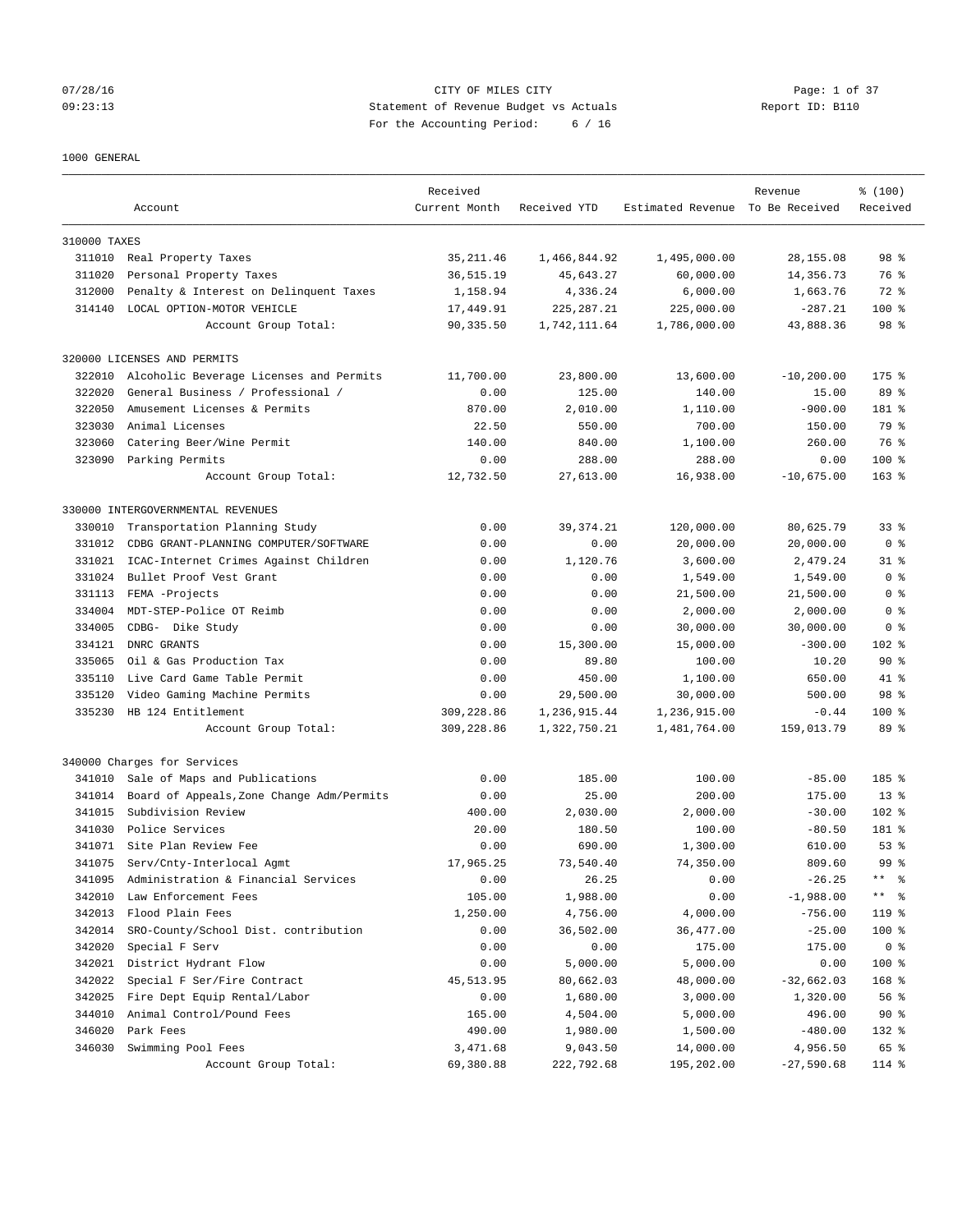## 07/28/16 CITY OF MILES CITY Page: 2 of 37 09:23:13 Statement of Revenue Budget vs Actuals Report ID: B110 For the Accounting Period: 6 / 16

#### 1000 GENERAL

|        | Account                           | Received<br>Current Month | Received YTD   | Estimated Revenue | Revenue<br>To Be Received | % (100)<br>Received          |
|--------|-----------------------------------|---------------------------|----------------|-------------------|---------------------------|------------------------------|
|        |                                   |                           |                |                   |                           |                              |
|        | 350000 FINES AND FORFEITURES      |                           |                |                   |                           |                              |
| 351030 | Fines/Surcharges/etc              | 26,738.53                 | 202,538.31     | 200,000.00        | $-2,538.31$               | $101$ %                      |
| 351031 | Adm Fees (Court)                  | 3,123.00                  | 20,551.00      | 25,000.00         | 4,449.00                  | $82*$                        |
| 351035 | Animal Control Court Revenue      | 1,145.00                  | 7,660.00       | 7,500.00          | $-160.00$                 | 102 <sub>8</sub>             |
|        | Account Group Total:              | 31,006.53                 | 230,749.31     | 232,500.00        | 1,750.69                  | $99*$                        |
|        | 360000 MISCELLANEOUS REVENUE      |                           |                |                   |                           |                              |
| 361005 | MidRivers Franchise Fees          | 24,958.47                 | 123,895.01     | 95,000.00         | $-28,895.01$              | $130*$                       |
| 361010 | Land Rental                       | 1,255.54                  | 33,718.20      | 32,000.00         | $-1,718.20$               | 105 <sub>8</sub>             |
| 361020 | Building Rentals                  | 1,349.99                  | 16,199.88      | 16,100.00         | $-99.88$                  | $101$ %                      |
| 362020 | MISC REVENUE                      | 0.51                      | 22, 183. 19    | 4,000.00          | $-18, 183.19$             | 555 %                        |
| 362022 | Health Ins-MMIA Emp Benefits Prog | $-4.696.99$               | $-191.63$      | 0.00              | 191.63                    | $***$ $%$                    |
| 365000 | Contributions and Donations       | 600.00                    | 3,025.00       | 1,000.00          | $-2,025.00$               | $303$ %                      |
| 365012 | Swimming Lessions                 | 0.00                      | 420.00         | 0.00              | $-420.00$                 | $\star\star$<br>- 응          |
| 365013 | Shop With A Cop                   | 0.00                      | 6,170.00       | 5,000.00          | $-1, 170.00$              | $123$ $%$                    |
| 365014 | Denton Field Project/2015         | 20.77                     | 21,399.50      | 0.00              | $-21, 399.50$             | $\star$ $\star$<br>$\approx$ |
| 365015 | Florence Stacy Foundation         | 0.00                      | 8,729.65       | 0.00              | $-8,729.65$               | $\star\star$<br>$\approx$    |
| 365016 | Milwaukee Park                    | 0.00                      | 2,000.00       | 0.00              | $-2,000.00$               | $\star$ $\star$<br>း         |
| 365040 | DONATIONS-FIRE/AMB                | 0.00                      | 370.00         | 0.00              | $-370.00$                 | $\star$ $\star$<br>ু         |
| 366040 | Misc.-BHS                         | 0.00                      | 800.00         | 800.00            | 0.00                      | 100 <sub>8</sub>             |
| 366050 | Sale of Junk/Salvage-PD cars      | 0.00                      | 2,885.00       | 1,000.00          | $-1,885.00$               | $289$ %                      |
| 367000 | Sale of Junk or Salvage           | 0.00                      | 1,100.00       | 0.00              | $-1,100.00$               | $***$ $%$                    |
|        | Account Group Total:              | 23, 488.29                | 242,703.80     | 154,900.00        | $-87,803.80$              | $157$ %                      |
|        | 370000 INVESTMENT EARNINGS        |                           |                |                   |                           |                              |
|        | 371010 Investment Earnings        | 782.48                    | 2,870.80       | 1,600.00          | $-1, 270.80$              | $179$ $%$                    |
|        | Account Group Total:              | 782.48                    | 2,870.80       | 1,600.00          | $-1, 270.80$              | $179$ $%$                    |
|        | 380000 OTHER FINANCING SOURCES    |                           |                |                   |                           |                              |
| 383000 | Interfund Operating Transfer      | 169,440.70                | 561,774.85     | 562,194.00        | 419.15                    | $100*$                       |
|        | Account Group Total:              | 169,440.70                | 561,774.85     | 562,194.00        | 419.15                    | $100*$                       |
|        | Fund Total:                       | 706,395.74                | 4, 353, 366.29 | 4,431,098.00      | 77,731.71                 | 98 <sup>8</sup>              |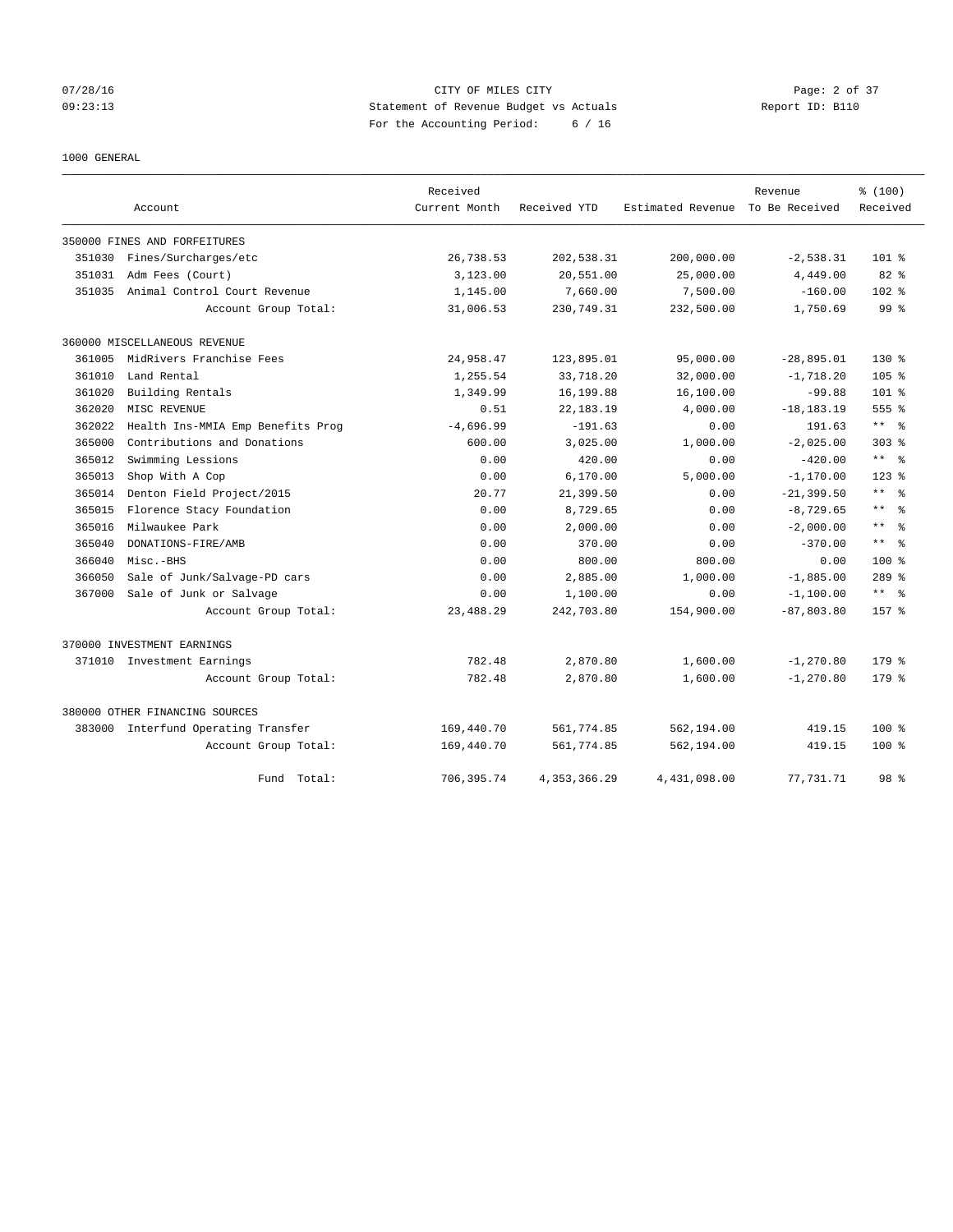## 07/28/16 CITY OF MILES CITY Page: 3 of 37 09:23:13 Statement of Revenue Budget vs Actuals Report ID: B110 For the Accounting Period: 6 / 16

## 2220 LIBRARY

|        |                                   | Received      |              |                   | Revenue        | % (100)             |
|--------|-----------------------------------|---------------|--------------|-------------------|----------------|---------------------|
|        | Account                           | Current Month | Received YTD | Estimated Revenue | To Be Received | Received            |
|        | 340000 Charges for Services       |               |              |                   |                |                     |
| 341075 | Serv/Cnty-Interlocal Agmt         | 39, 413.99    | 39, 413.99   | 39,023.00         | $-390.99$      | 101 %               |
| 346070 | Library Fees                      | 245.80        | 2,636.35     | 4,000.00          | 1,363.65       | 66 %                |
| 346074 | Book Sales                        | 25.40         | 333.40       | 400.00            | 66.60          | 83%                 |
|        | Account Group Total:              | 39,685.19     | 42,383.74    | 43,423.00         | 1,039.26       | 98 %                |
|        | 360000 MISCELLANEOUS REVENUE      |               |              |                   |                |                     |
| 365035 | Donation-Library Board of Trustee | 437.64        | 6,564.70     | 0.00              | $-6, 564.70$   | $***$ $\frac{6}{5}$ |
|        | Account Group Total:              | 437.64        | 6,564.70     | 0.00              | $-6, 564.70$   | $***$ $\frac{6}{5}$ |
|        | 380000 OTHER FINANCING SOURCES    |               |              |                   |                |                     |
| 383000 | Interfund Operating Transfer      | 24, 144.92    | 289,572.37   | 289,739.00        | 166.63         | $100*$              |
|        | Account Group Total:              | 24, 144.92    | 289,572.37   | 289,739.00        | 166.63         | $100*$              |
|        | Fund Total:                       | 64, 267. 75   | 338,520.81   | 333,162.00        | $-5,358.81$    | $102$ %             |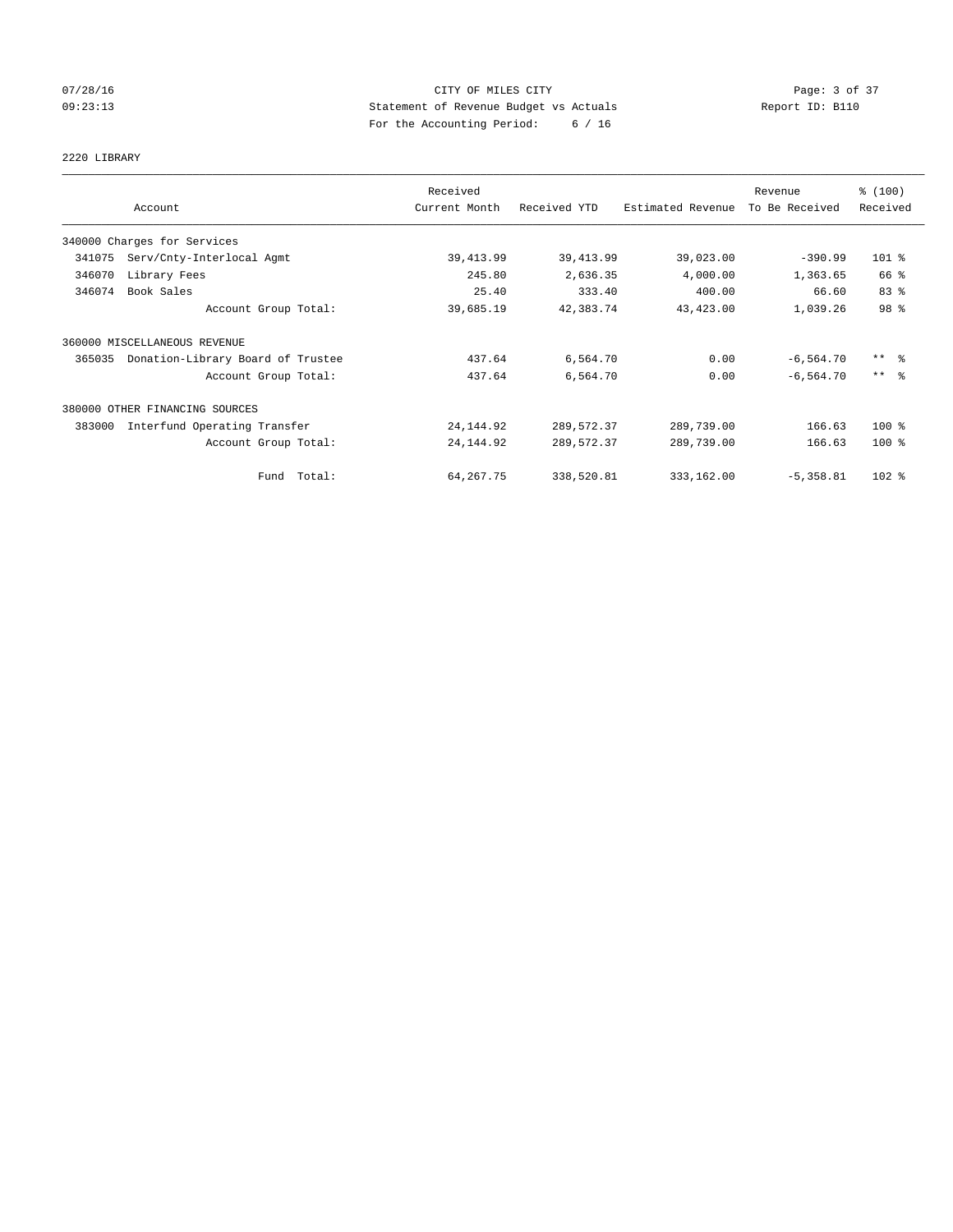## 07/28/16 Page: 4 of 37 09:23:13 Statement of Revenue Budget vs Actuals Report ID: B110 For the Accounting Period: 6 / 16

2260 EMERGENCY DISASTER

|              | Account                                |             | Received<br>Current Month | Received YTD | Estimated Revenue To Be Received | Revenue  | $\frac{100}{3}$<br>Received |  |
|--------------|----------------------------------------|-------------|---------------------------|--------------|----------------------------------|----------|-----------------------------|--|
| 310000 TAXES |                                        |             |                           |              |                                  |          |                             |  |
| 312000       | Penalty & Interest on Delinquent Taxes |             | 11.04                     | 41.32        | 0.00                             | $-41.32$ | $***$ $\frac{6}{10}$        |  |
|              | Account Group Total:                   |             | 11.04                     | 41.32        | 0.00                             | $-41.32$ | $***$ $\frac{6}{10}$        |  |
|              |                                        | Fund Total: | 11.04                     | 41.32        | 0.00                             | $-41.32$ | $***$ $\frac{6}{10}$        |  |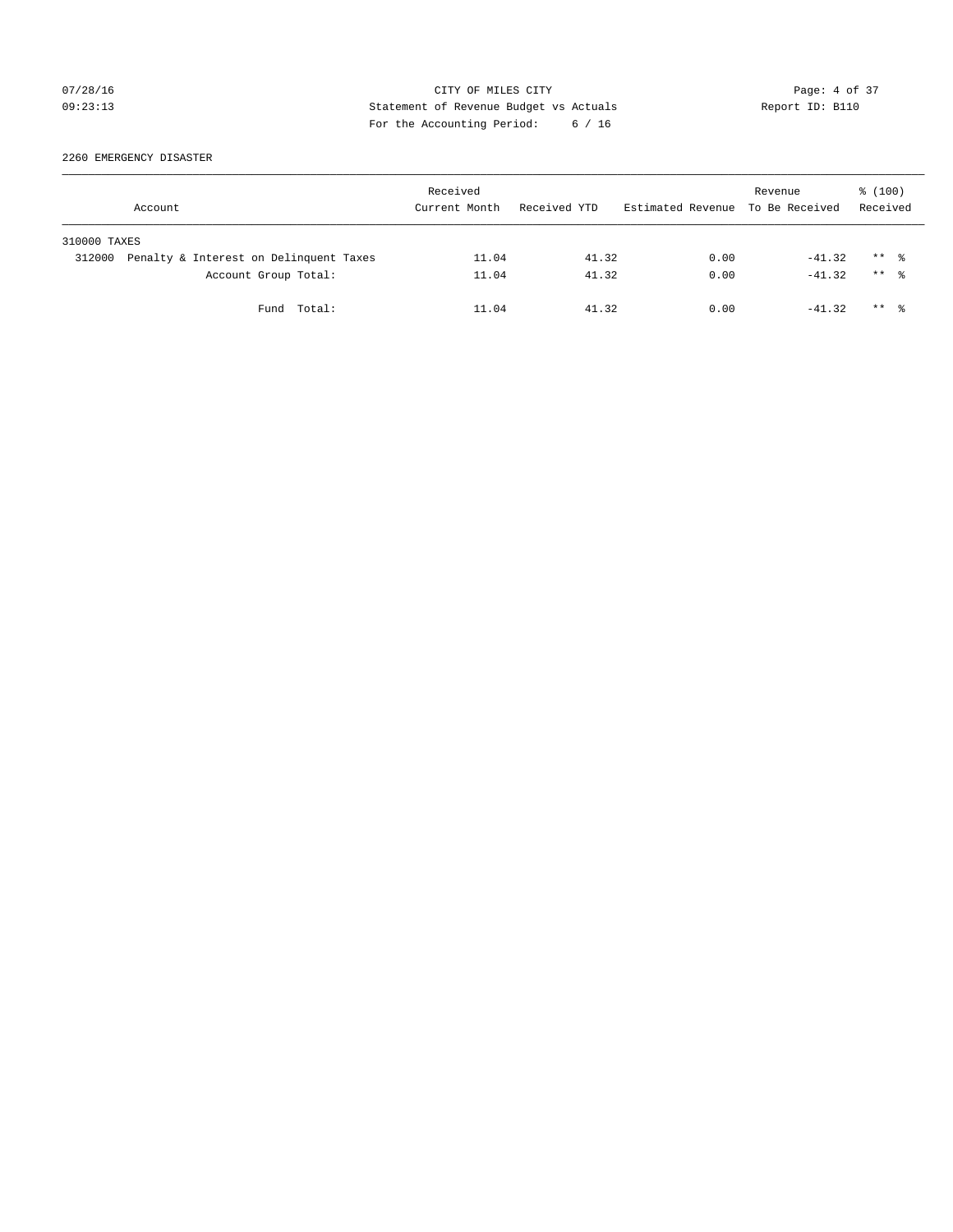## 07/28/16 Page: 5 of 37 09:23:13 Statement of Revenue Budget vs Actuals Report ID: B110 For the Accounting Period: 6 / 16

#### 2270 Health

|                                        | Received      |              |                   | Revenue        | % (100)  |
|----------------------------------------|---------------|--------------|-------------------|----------------|----------|
| Account                                | Current Month | Received YTD | Estimated Revenue | To Be Received | Received |
| 340000 Charges for Services            |               |              |                   |                |          |
| Health Inspection Fees<br>344030       | 0.00          | 10,676.00    | 20,000.00         | 9,324.00       | $53$ $%$ |
| Account Group Total:                   | 0.00          | 10,676.00    | 20,000.00         | 9,324.00       | 53%      |
| 380000 OTHER FINANCING SOURCES         |               |              |                   |                |          |
| Interfund Operating Transfer<br>383000 | 0.00          | 16,500.00    | 16,500.00         | 0.00           | $100*$   |
| Account Group Total:                   | 0.00          | 16,500.00    | 16,500.00         | 0.00           | $100*$   |
| Total:<br>Fund                         | 0.00          | 27,176.00    | 36,500.00         | 9,324.00       | 74 %     |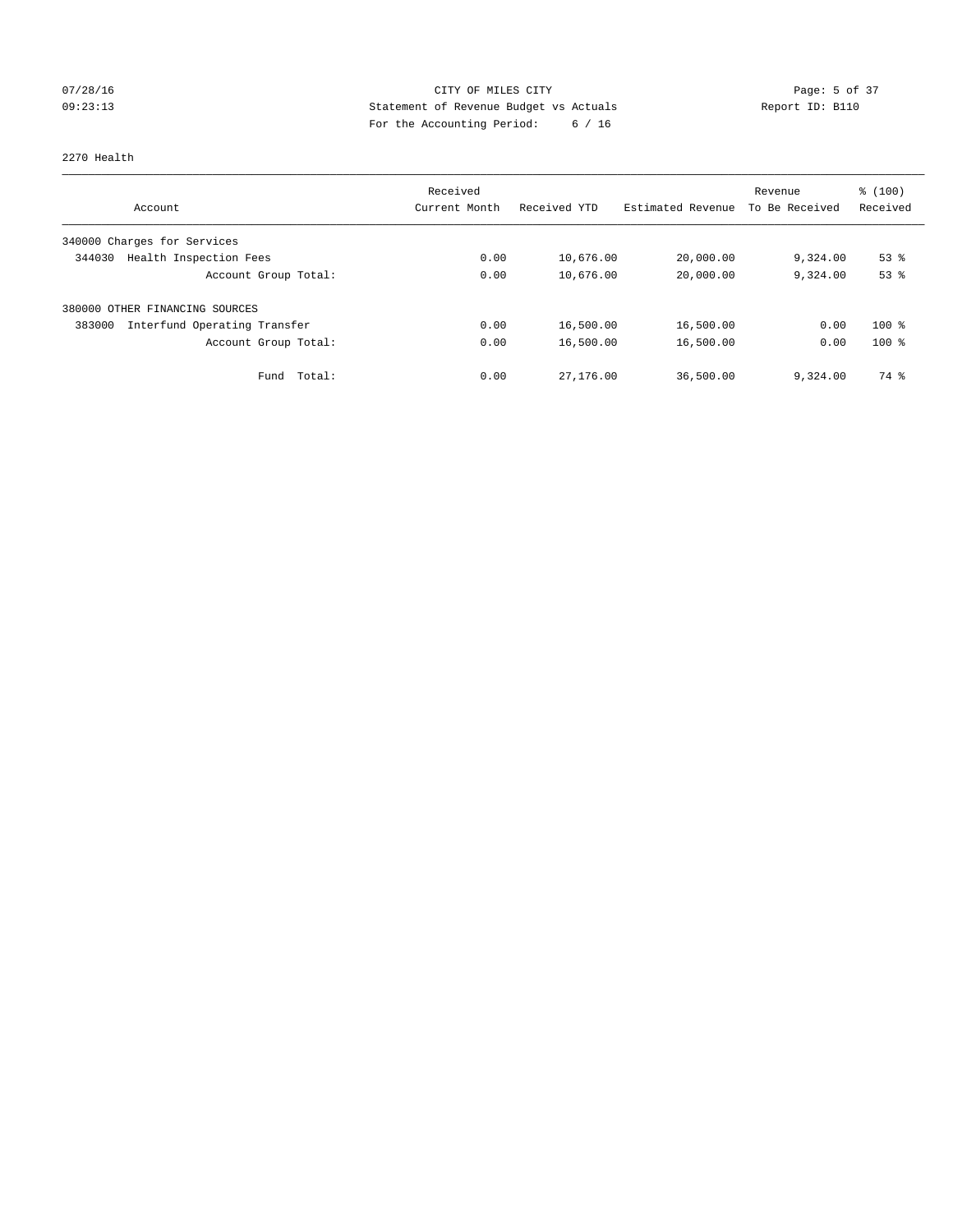## 07/28/16 CITY OF MILES CITY Page: 6 of 37 09:23:13 Statement of Revenue Budget vs Actuals Report ID: B110 For the Accounting Period: 6 / 16

#### 2310 TIFD-Downtown

|                                        | Received      |              |                   | Revenue        | \$(100)         |
|----------------------------------------|---------------|--------------|-------------------|----------------|-----------------|
| Account                                | Current Month | Received YTD | Estimated Revenue | To Be Received | Received        |
| 360000 MISCELLANEOUS REVENUE           |               |              |                   |                |                 |
| 365020<br>Private Grant                | 0.00          | 750.00       | 0.00              | $-750.00$      | $***$ $\approx$ |
| Account Group Total:                   | 0.00          | 750.00       | 0.00              | $-750.00$      | $***$ $\approx$ |
| 380000 OTHER FINANCING SOURCES         |               |              |                   |                |                 |
| Interfund Operating Transfer<br>383000 | 0.00          | 12,000.00    | 12,000.00         | 0.00           | $100*$          |
| Account Group Total:                   | 0.00          | 12,000.00    | 12,000.00         | 0.00           | $100*$          |
| Total:<br>Fund                         | 0.00          | 12,750.00    | 12,000.00         | $-750.00$      | $106$ %         |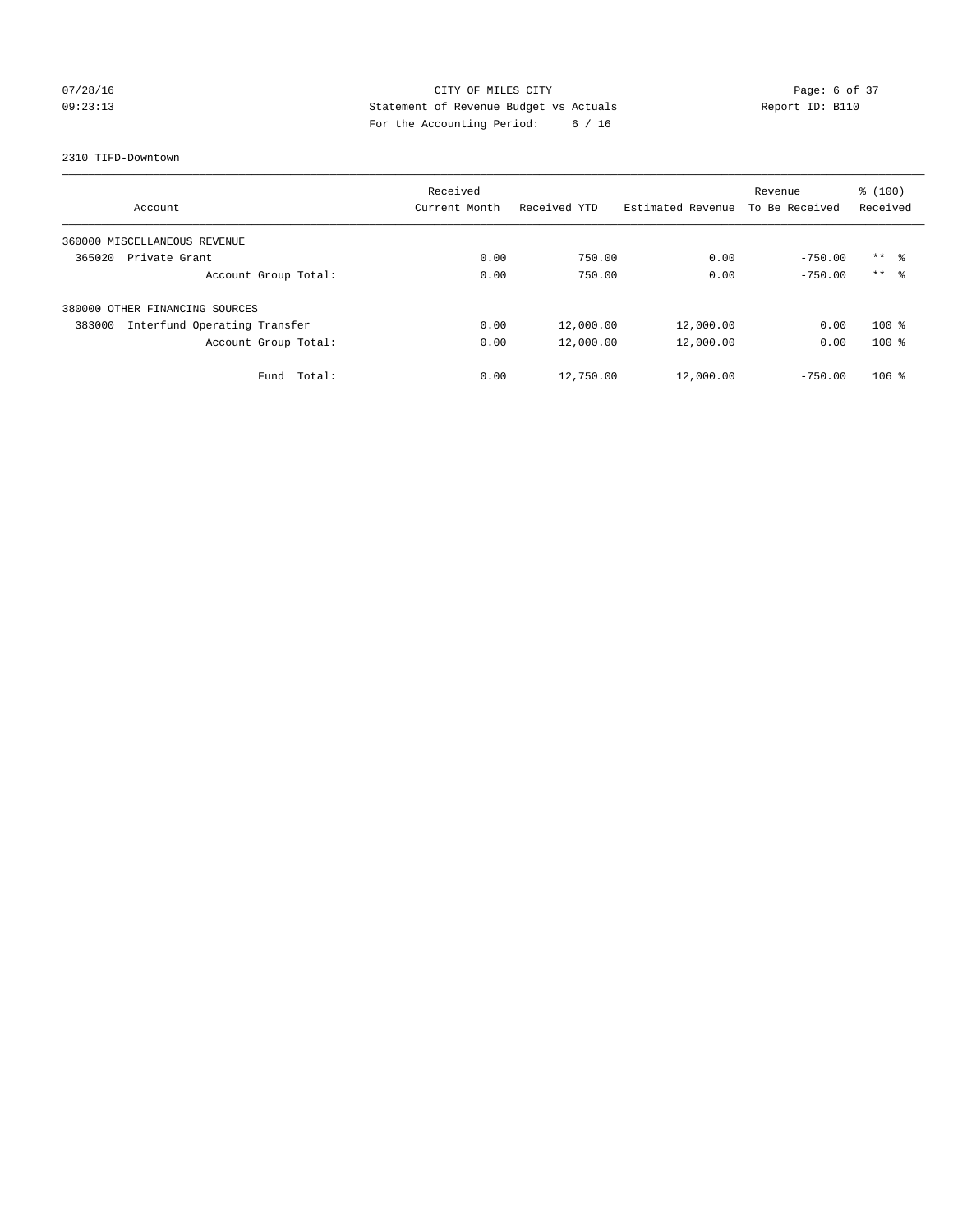## 07/28/16 Page: 7 of 37 09:23:13 Statement of Revenue Budget vs Actuals Report ID: B110 For the Accounting Period: 6 / 16

2350 Local Government/Study Commission

|              | Account                 |             | Received<br>Current Month |        | Received YTD | Estimated Revenue | Revenue<br>To Be Received | $\frac{100}{3}$<br>Received |
|--------------|-------------------------|-------------|---------------------------|--------|--------------|-------------------|---------------------------|-----------------------------|
| 310000 TAXES |                         |             |                           |        |              |                   |                           |                             |
| 311010       | Real Property Taxes     |             |                           | 200.32 | 8,322.06     | 11,739.00         | 3,416.94                  | 71 %                        |
| 311020       | Personal Property Taxes |             |                           | 207.76 | 255.60       | 0.00              | $-255.60$                 | $***$ %                     |
|              | Account Group Total:    |             |                           | 408.08 | 8,577.66     | 11,739.00         | 3,161.34                  | 73 %                        |
|              |                         | Fund Total: |                           | 408.08 | 8,577.66     | 11,739.00         | 3,161.34                  | 73 %                        |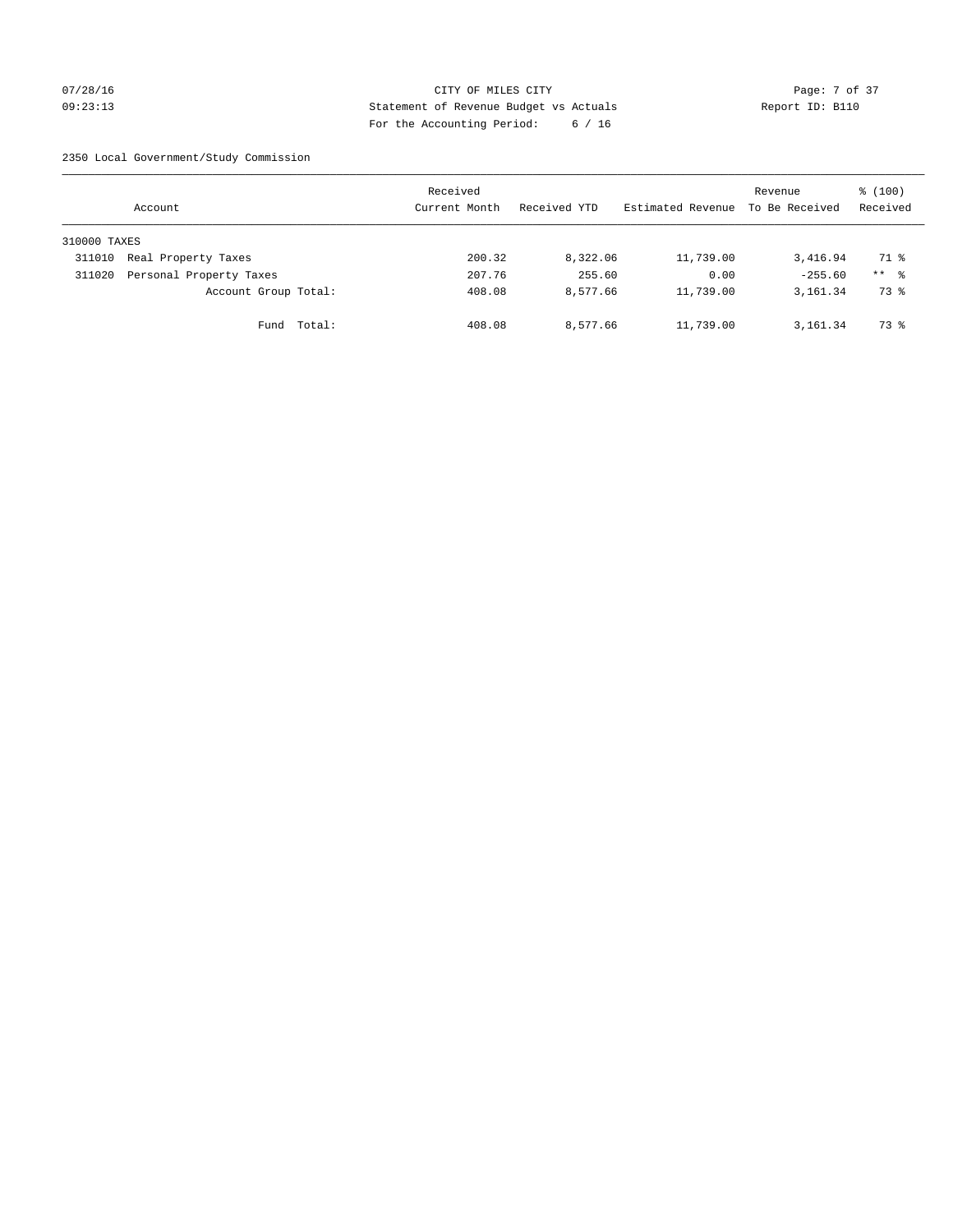## 07/28/16 CITY OF MILES CITY Page: 8 of 37 09:23:13 Statement of Revenue Budget vs Actuals Report ID: B110 For the Accounting Period: 6 / 16

2372 Permissive Medical Levy

|              | Account                                | Received<br>Current Month | Received YTD | Estimated Revenue | Revenue<br>To Be Received | $\frac{100}{3}$<br>Received |
|--------------|----------------------------------------|---------------------------|--------------|-------------------|---------------------------|-----------------------------|
| 310000 TAXES |                                        |                           |              |                   |                           |                             |
| 311010       | Real Property Taxes                    | 3,870.69                  | 161,228.96   | 161,539.00        | 310.04                    | $100*$                      |
| 311020       | Personal Property Taxes                | 4,014.02                  | 5,016.30     | 5,272.00          | 255.70                    | 95 <sup>8</sup>             |
| 312000       | Penalty & Interest on Delinquent Taxes | 38.65                     | 144.63       | 0.00              | $-144.63$                 | $***$ %                     |
|              | Account Group Total:                   | 7.923.36                  | 166,389.89   | 166,811.00        | 421.11                    | $100*$                      |
|              | Fund Total:                            | 7,923.36                  | 166,389.89   | 166,811.00        | 421.11                    | $100*$                      |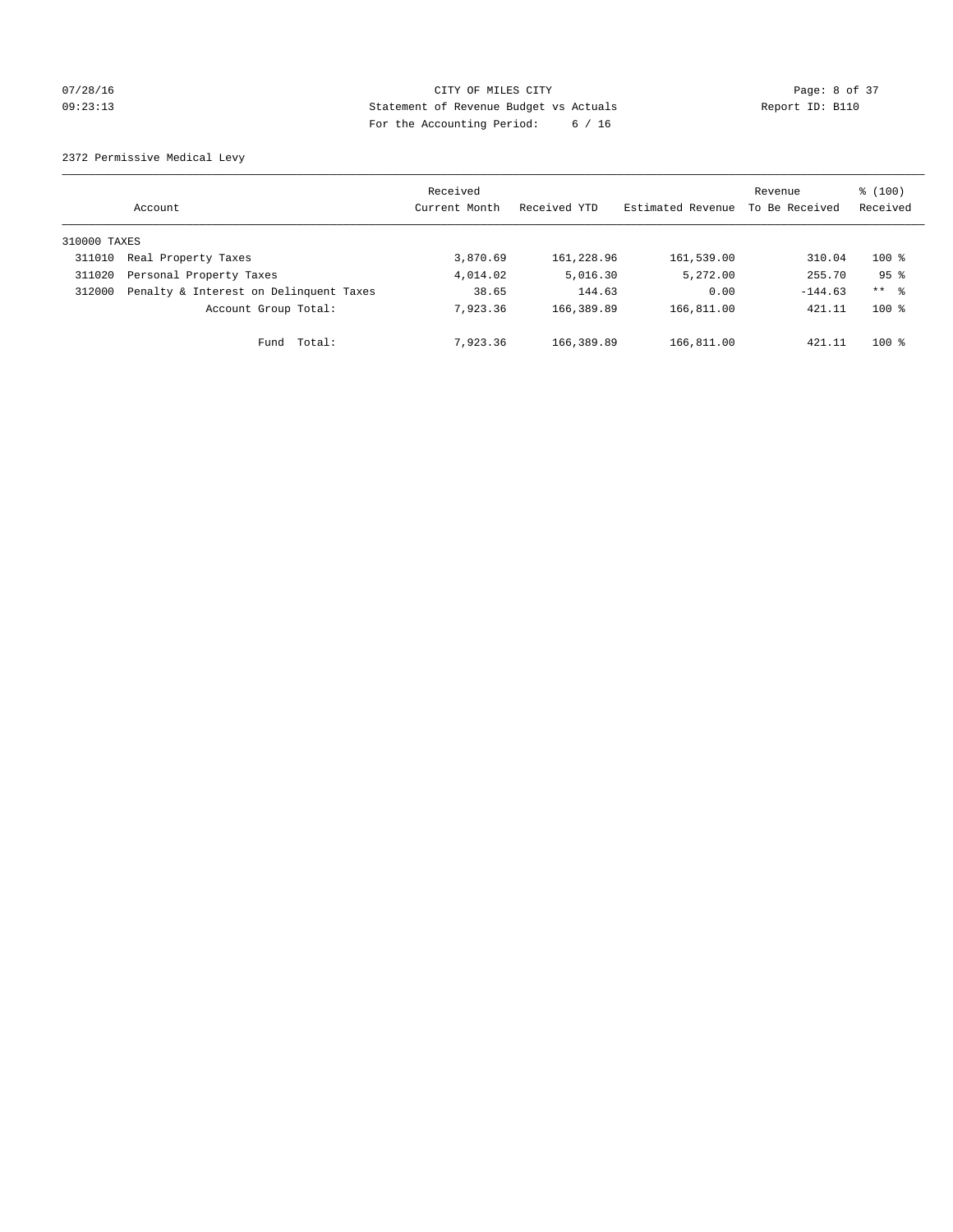## 07/28/16 Page: 9 of 37 09:23:13 Statement of Revenue Budget vs Actuals Report ID: B110 For the Accounting Period: 6 / 16

#### 2394 BUILDING CODE ENFORCEMENT

| Account                              | Received<br>Current Month | Received YTD | Estimated Revenue | Revenue<br>To Be Received | $\frac{100}{3}$<br>Received |
|--------------------------------------|---------------------------|--------------|-------------------|---------------------------|-----------------------------|
| 320000 LICENSES AND PERMITS          |                           |              |                   |                           |                             |
| Building & Related Permits<br>323010 | 11,438.10                 | 122,707.85   | 75,000.00         | $-47.707.85$              | $164$ %                     |
| Account Group Total:                 | 11,438.10                 | 122,707.85   | 75,000.00         | $-47.707.85$              | $164$ $%$                   |
| Fund Total:                          | 11,438.10                 | 122,707.85   | 75,000.00         | $-47.707.85$              | $164$ %                     |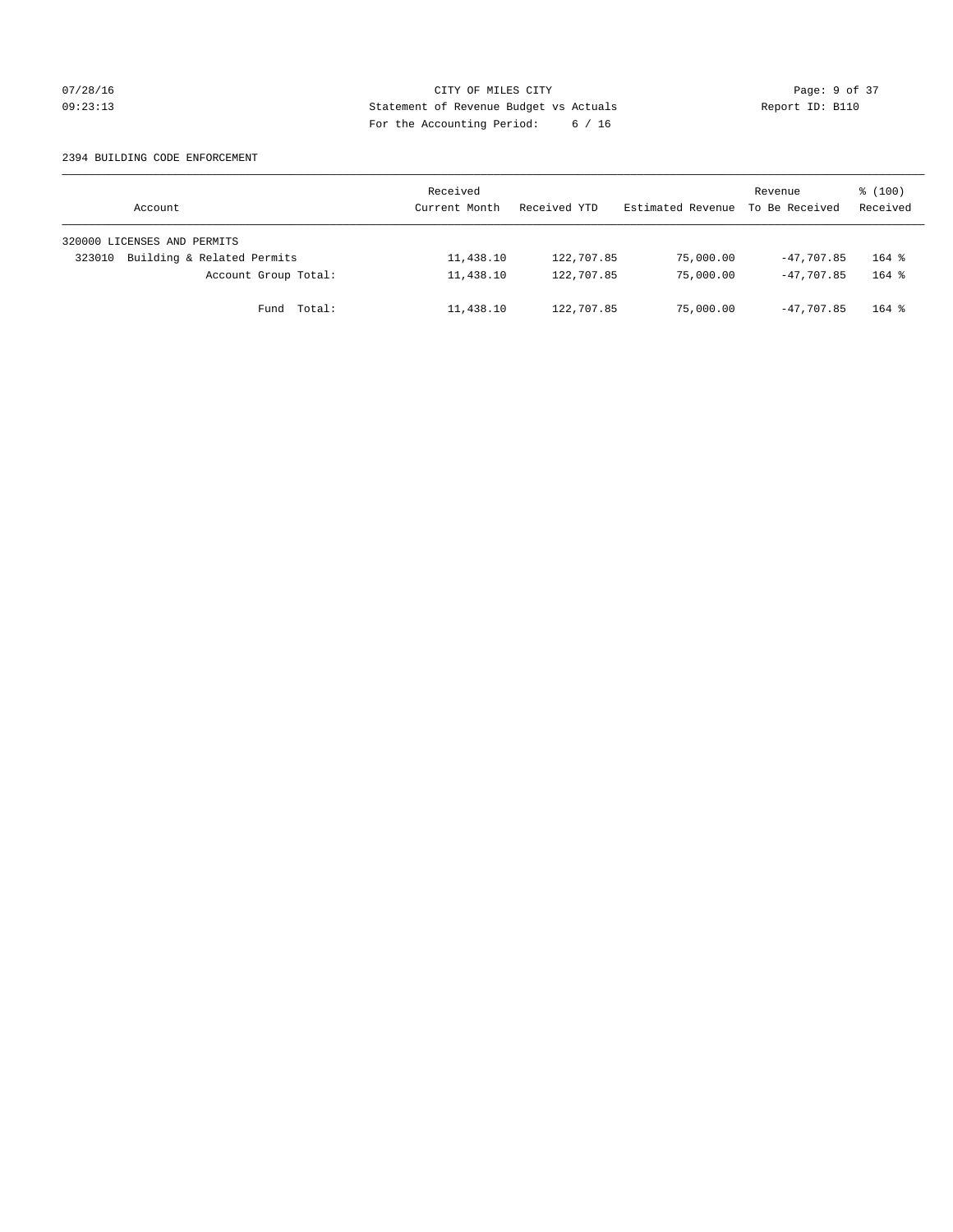## 07/28/16 Page: 10 of 37 09:23:13 Statement of Revenue Budget vs Actuals Report ID: B110 For the Accounting Period: 6 / 16

2400 LTG M D#165-(Gen City)

| Account                                            | Received<br>Current Month | Received YTD | Estimated Revenue | Revenue<br>To Be Received | % (100)<br>Received |
|----------------------------------------------------|---------------------------|--------------|-------------------|---------------------------|---------------------|
| 360000 MISCELLANEOUS REVENUE                       |                           |              |                   |                           |                     |
| 363010<br>Maintenance Assessments                  | 6,394.86                  | 169,987.02   | 168,599.00        | $-1,388.02$               | $101$ %             |
| Penalty & Interest on Deling Assessments<br>363040 | 204.09                    | 778.89       | 500.00            | $-278.89$                 | $156$ %             |
| Account Group Total:                               | 6,598.95                  | 170,765.91   | 169,099.00        | $-1,666.91$               | $101$ %             |
| 370000 INVESTMENT EARNINGS                         |                           |              |                   |                           |                     |
| 371010<br>Investment Earnings                      | 48.67                     | 149.01       | 100.00            | $-49.01$                  | $149$ %             |
| Account Group Total:                               | 48.67                     | 149.01       | 100.00            | $-49.01$                  | $149$ %             |
| Fund Total:                                        | 6,647.62                  | 170,914.92   | 169,199.00        | $-1,715.92$               | $101$ %             |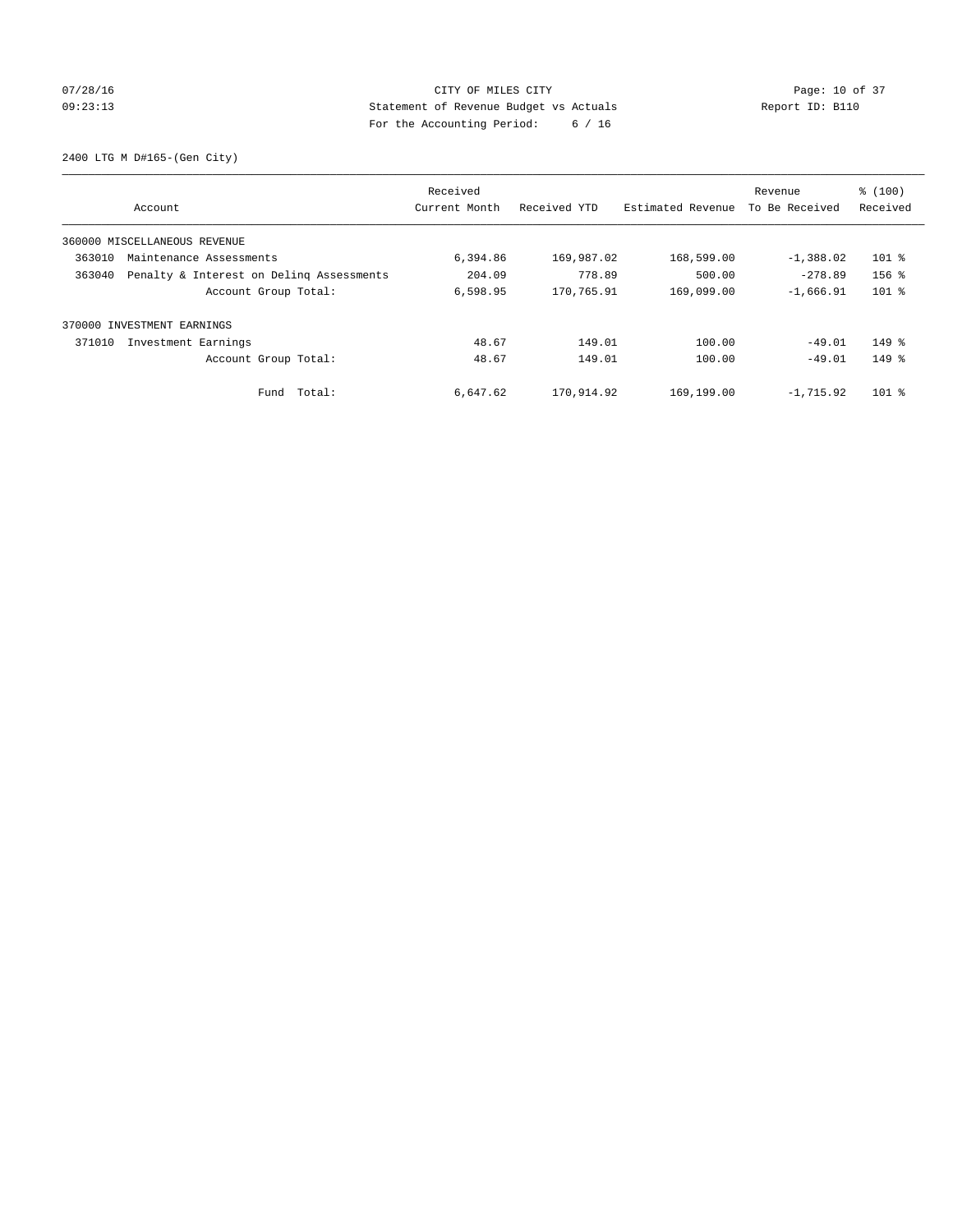## 07/28/16 Page: 11 of 37 09:23:13 Statement of Revenue Budget vs Actuals Report ID: B110 For the Accounting Period: 6 / 16

2420 LTG M D#167-(MilesAddn Etc)

|        | Account                                  | Received<br>Current Month | Received YTD | Estimated Revenue | Revenue<br>To Be Received | % (100)<br>Received |
|--------|------------------------------------------|---------------------------|--------------|-------------------|---------------------------|---------------------|
|        | 360000 MISCELLANEOUS REVENUE             |                           |              |                   |                           |                     |
| 363010 | Maintenance Assessments                  | 1,154.05                  | 31,400.10    | 31,557.00         | 156.90                    | $100*$              |
| 363040 | Penalty & Interest on Deling Assessments | 34.85                     | 133.92       | 100.00            | $-33.92$                  | $134$ $%$           |
|        | Account Group Total:                     | 1,188.90                  | 31,534.02    | 31,657.00         | 122.98                    | $100*$              |
| 370000 | INVESTMENT EARNINGS                      |                           |              |                   |                           |                     |
| 371010 | Investment Earnings                      | 10.63                     | 33.53        | 0.00              | $-33.53$                  | ** 왕                |
|        | Account Group Total:                     | 10.63                     | 33.53        | 0.00              | $-33.53$                  | $***$ $\approx$     |
|        | Fund Total:                              | 1,199.53                  | 31,567.55    | 31,657.00         | 89.45                     | $100*$              |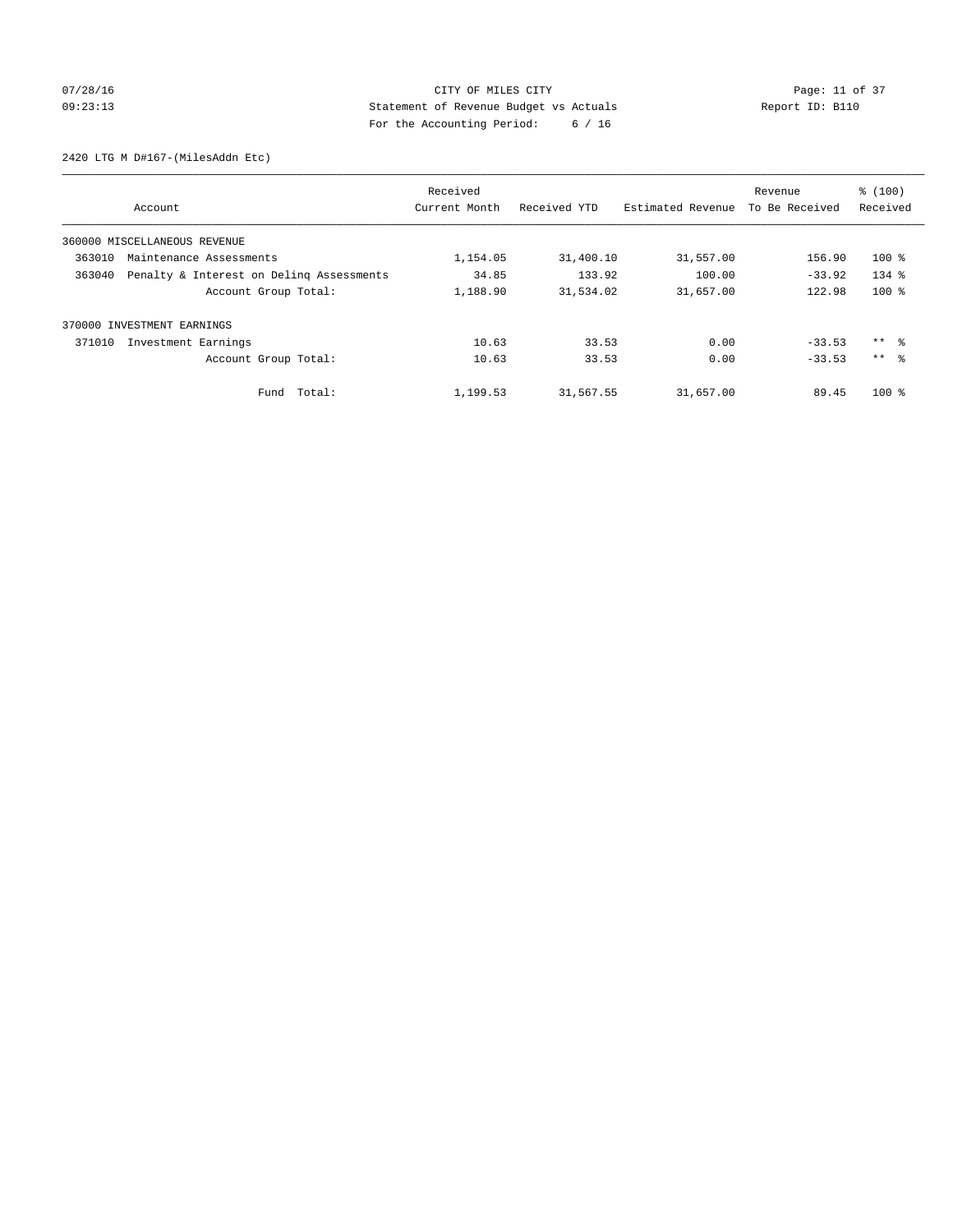## 07/28/16 Page: 12 of 37 09:23:13 Statement of Revenue Budget vs Actuals Report ID: B110 For the Accounting Period: 6 / 16

2430 LTG M D#171-(Balsam Est)

|                                                    | Received      |              |                   | Revenue        | % (100)         |
|----------------------------------------------------|---------------|--------------|-------------------|----------------|-----------------|
| Account                                            | Current Month | Received YTD | Estimated Revenue | To Be Received | Received        |
| 360000 MISCELLANEOUS REVENUE                       |               |              |                   |                |                 |
| 363010<br>Maintenance Assessments                  | 74.03         | 4,266.96     | 4,767.00          | 500.04         | $90*$           |
| 363040<br>Penalty & Interest on Deling Assessments | 2.24          | 6.13         | 0.00              | $-6.13$        | $***$ $\approx$ |
| Account Group Total:                               | 76.27         | 4,273.09     | 4,767.00          | 493.91         | $90*$           |
| 370000 INVESTMENT EARNINGS                         |               |              |                   |                |                 |
| Investment Earnings<br>371010                      | 0.99          | 4.01         | 0.00              | $-4.01$        | ** 왕            |
| Account Group Total:                               | 0.99          | 4.01         | 0.00              | $-4.01$        | $***$ $\approx$ |
| Total:<br>Fund                                     | 77.26         | 4,277.10     | 4,767.00          | 489.90         | $90*$           |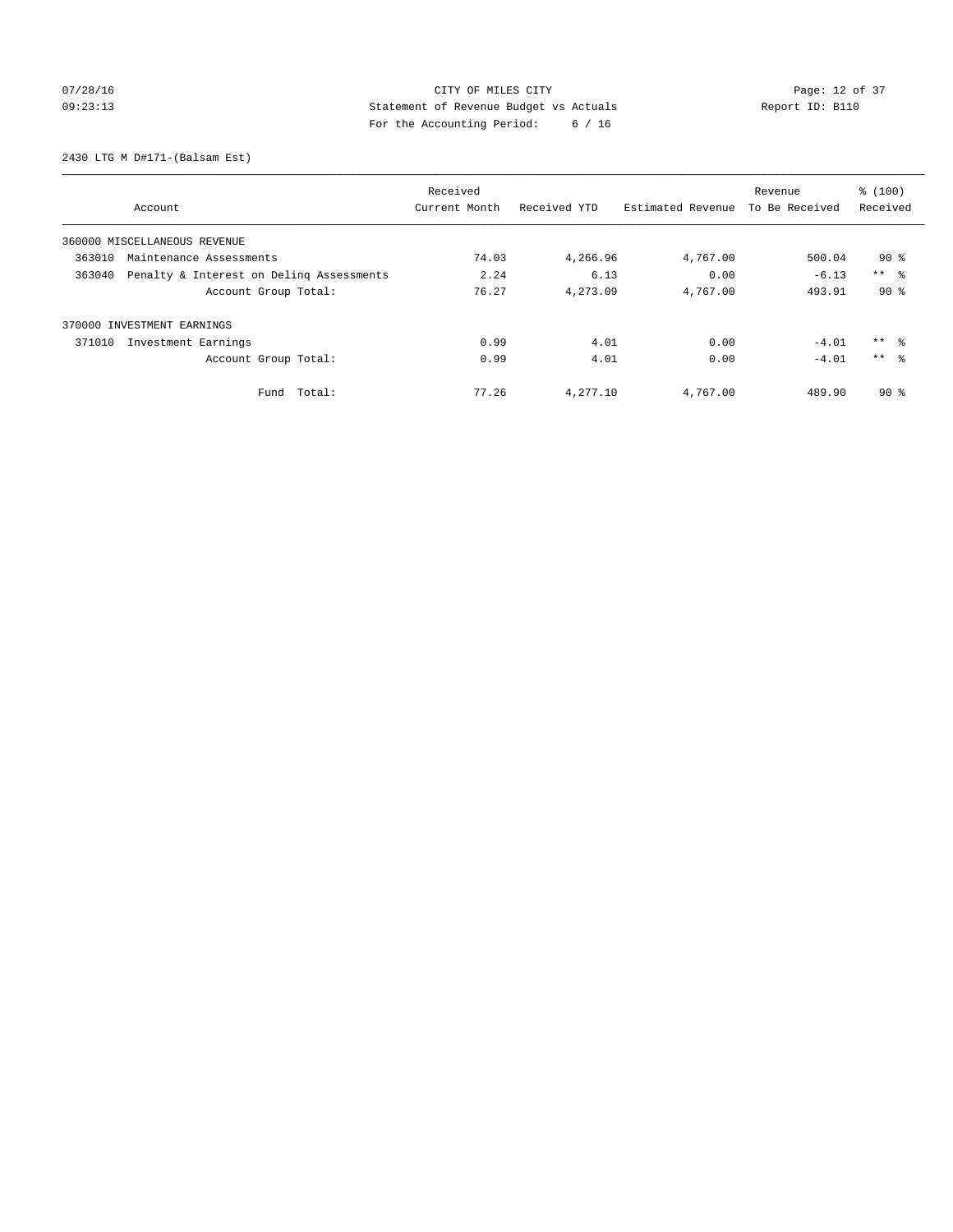## 07/28/16 Page: 13 of 37 09:23:13 Statement of Revenue Budget vs Actuals Report ID: B110 For the Accounting Period: 6 / 16

2440 LTG M D#172-(Main Str)

| Received                                           |               |              |                   |                | % (100)         |
|----------------------------------------------------|---------------|--------------|-------------------|----------------|-----------------|
| Account                                            | Current Month | Received YTD | Estimated Revenue | To Be Received | Received        |
| 360000 MISCELLANEOUS REVENUE                       |               |              |                   |                |                 |
| 363010<br>Maintenance Assessments                  | 420.02        | 17,408.05    | 17,482.00         | 73.95          | $100$ %         |
| Penalty & Interest on Deling Assessments<br>363040 | 12.68         | 60.26        | 100.00            | 39.74          | 60 %            |
| Account Group Total:                               | 432.70        | 17,468.31    | 17,582.00         | 113.69         | 99 <sup>°</sup> |
| INVESTMENT EARNINGS<br>370000                      |               |              |                   |                |                 |
| 371010<br>Investment Earnings                      | 6.26          | 22.00        | 50.00             | 28.00          | 44 %            |
| Account Group Total:                               | 6.26          | 22.00        | 50.00             | 28.00          | $44*$           |
| Fund Total:                                        | 438.96        | 17,490.31    | 17,632.00         | 141.69         | $99*$           |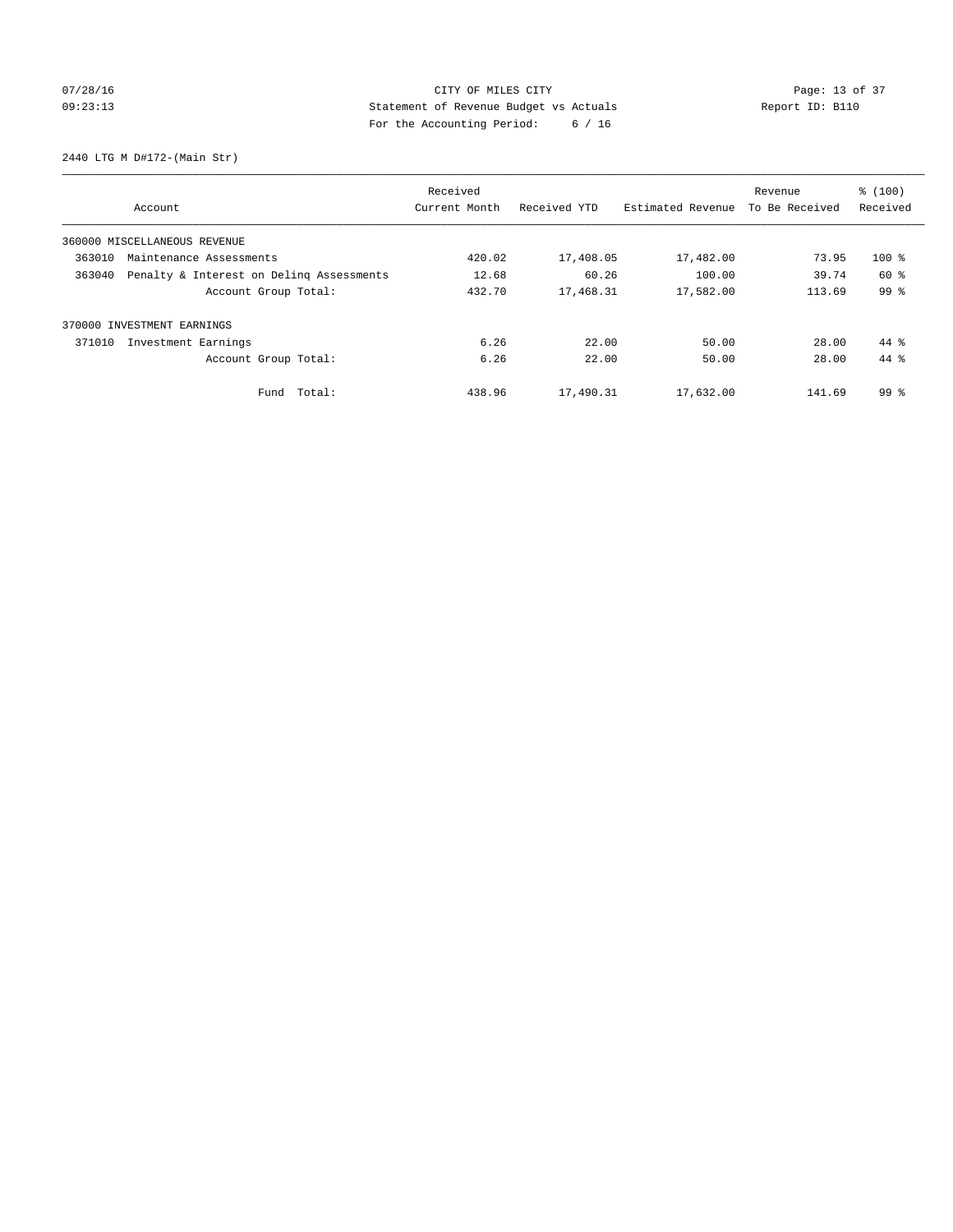## 07/28/16 Page: 14 of 37 09:23:13 Statement of Revenue Budget vs Actuals Report ID: B110 For the Accounting Period: 6 / 16

2450 LTG M D#195-(SG-Trico)

|                                                    | Received             |               |              |                   |                | % (100)         |
|----------------------------------------------------|----------------------|---------------|--------------|-------------------|----------------|-----------------|
| Account                                            |                      | Current Month | Received YTD | Estimated Revenue | To Be Received | Received        |
| 360000 MISCELLANEOUS REVENUE                       |                      |               |              |                   |                |                 |
| 363010<br>Maintenance Assessments                  |                      | 94.12         | 5,281.93     | 5,319.00          | 37.07          | 99 %            |
| Penalty & Interest on Deling Assessments<br>363040 |                      | 2.84          | 8.07         | 0.00              | $-8.07$        | $***$ $ -$      |
|                                                    | Account Group Total: | 96.96         | 5,290.00     | 5,319.00          | 29.00          | 99 <sup>8</sup> |
| 370000 INVESTMENT EARNINGS                         |                      |               |              |                   |                |                 |
| 371010<br>Investment Earnings                      |                      | 2.11          | 8.09         | 0.00              | $-8.09$        | ** 왕            |
|                                                    | Account Group Total: | 2.11          | 8.09         | 0.00              | $-8.09$        | $***$ $\approx$ |
|                                                    | Total:<br>Fund       | 99.07         | 5,298.09     | 5,319.00          | 20.91          | $100*$          |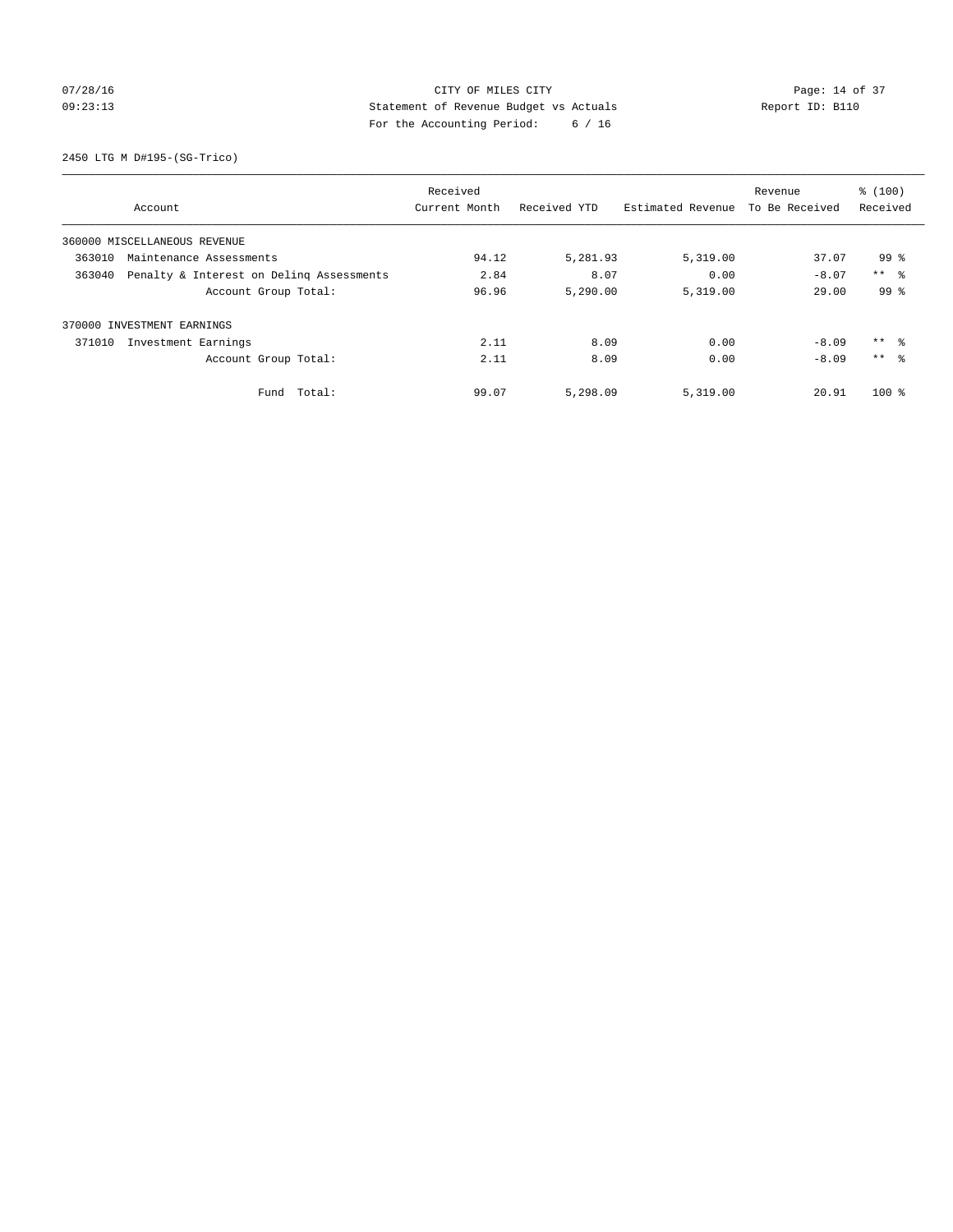## 07/28/16 Page: 15 of 37 09:23:13 Statement of Revenue Budget vs Actuals Report ID: B110 For the Accounting Period: 6 / 16

2470 LTG M D#202-(SG-MDU&NV)

|                                                    | Received      |              |                   | Revenue        | % (100)         |
|----------------------------------------------------|---------------|--------------|-------------------|----------------|-----------------|
| Account                                            | Current Month | Received YTD | Estimated Revenue | To Be Received | Received        |
| 360000 MISCELLANEOUS REVENUE                       |               |              |                   |                |                 |
| 363010<br>Maintenance Assessments                  | 122.62        | 7,589.38     | 7,614.00          | 24.62          | $100*$          |
| Penalty & Interest on Deling Assessments<br>363040 | 3.70          | 38.62        | 10.00             | $-28.62$       | $386$ $%$       |
| Account Group Total:                               | 126.32        | 7,628.00     | 7,624.00          | $-4.00$        | $100*$          |
| 370000 INVESTMENT EARNINGS                         |               |              |                   |                |                 |
| 371010<br>Investment Earnings                      | 2.34          | 7.99         | 0.00              | $-7.99$        | ** 왕            |
| Account Group Total:                               | 2.34          | 7.99         | 0.00              | $-7.99$        | $***$ $\approx$ |
| Total:<br>Fund                                     | 128.66        | 7,635.99     | 7,624.00          | $-11.99$       | $100*$          |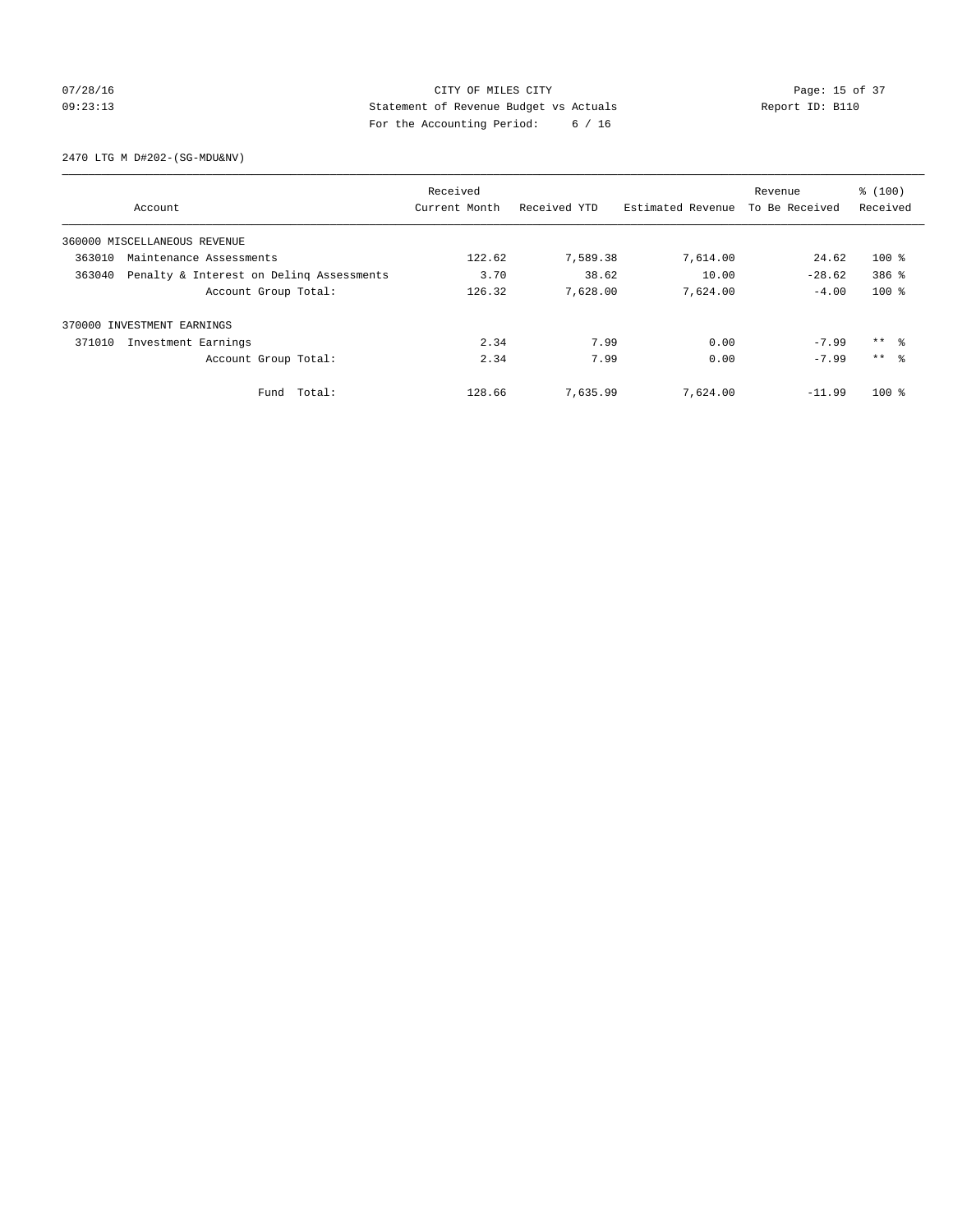## 07/28/16 Page: 16 of 37 09:23:13 Statement of Revenue Budget vs Actuals Report ID: B110 For the Accounting Period: 6 / 16

2480 LTG M M#173-(Milestown Estates)

| Received                                           |               |              |                   |                | % (100)             |
|----------------------------------------------------|---------------|--------------|-------------------|----------------|---------------------|
| Account                                            | Current Month | Received YTD | Estimated Revenue | To Be Received | Received            |
| 360000 MISCELLANEOUS REVENUE                       |               |              |                   |                |                     |
| 363010<br>Maintenance Assessments                  | 28.64         | 1,817.17     | 1,701.00          | $-116.17$      | $107$ %             |
| Penalty & Interest on Deling Assessments<br>363040 | 0.86          | 7.25         | 0.00              | $-7.25$        | $***$ $ -$          |
| Account Group Total:                               | 29.50         | 1,824.42     | 1,701.00          | $-123.42$      | 107 <sub>8</sub>    |
| 370000 INVESTMENT EARNINGS                         |               |              |                   |                |                     |
| 371010<br>Investment Earnings                      | 1.16          | 5.44         | 0.00              | $-5.44$        | $***$ $\frac{6}{3}$ |
| Account Group Total:                               | 1.16          | 5.44         | 0.00              | $-5.44$        | $***$ $\approx$     |
| Total:<br>Fund                                     | 30.66         | 1,829.86     | 1,701.00          | $-128.86$      | 108 <sup>8</sup>    |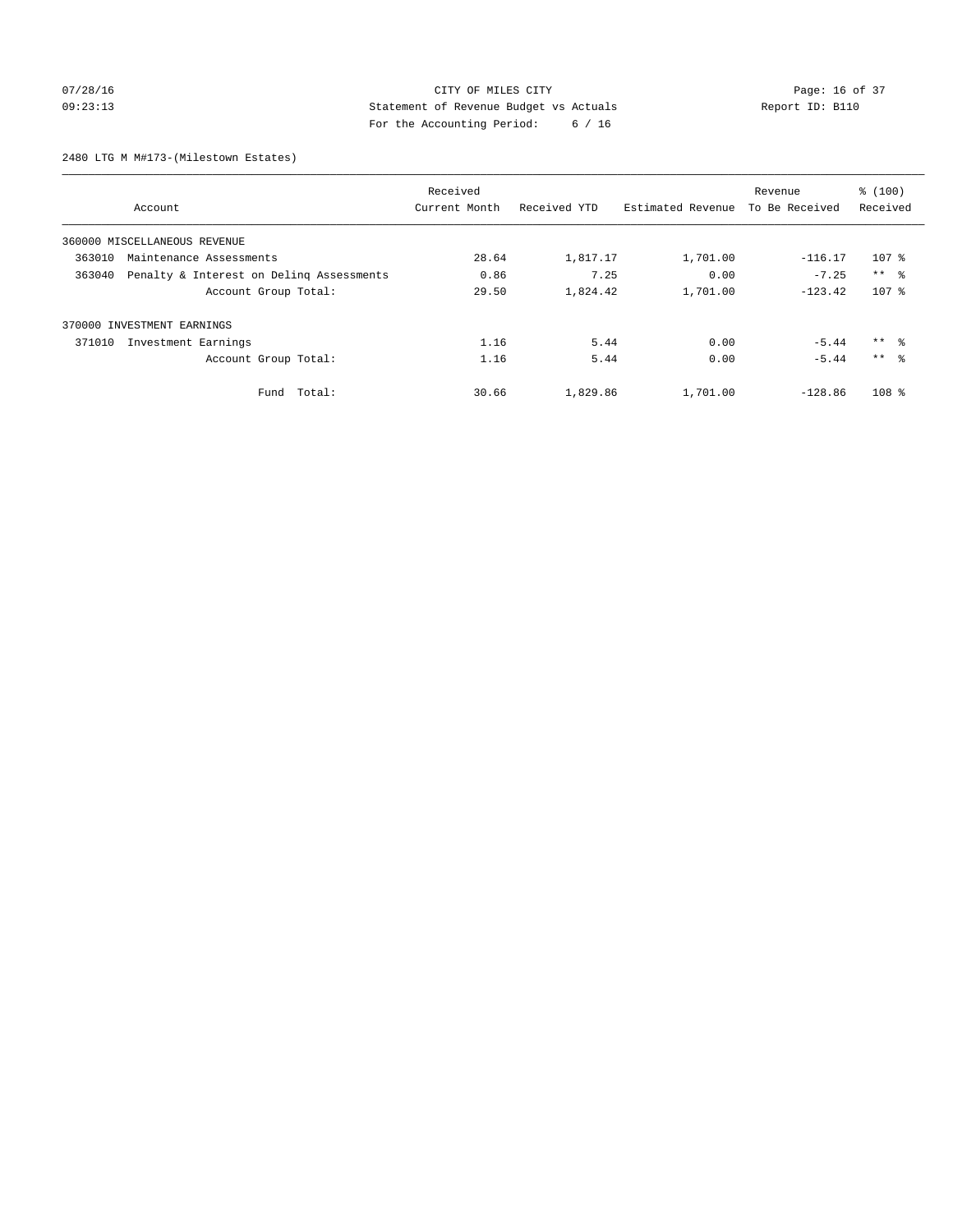## 07/28/16 Page: 17 of 37 09:23:13 Statement of Revenue Budget vs Actuals Report ID: B110 For the Accounting Period: 6 / 16

2510 STR MAINT DIST #204

|        |                                          | Received      |              |                   | Revenue        | % (100)   |
|--------|------------------------------------------|---------------|--------------|-------------------|----------------|-----------|
|        | Account                                  | Current Month | Received YTD | Estimated Revenue | To Be Received | Received  |
|        | 360000 MISCELLANEOUS REVENUE             |               |              |                   |                |           |
| 362020 | MISC REVENUE                             | 0.00          | 59,703.00    | 59,703.00         | 0.00           | $100$ %   |
| 363010 | Maintenance Assessments                  | 30,569.13     | 1,025,110.00 | 1,020,036.00      | $-5,074.00$    | $100*$    |
| 363040 | Penalty & Interest on Deling Assessments | 923.11        | 3,650.09     | 1,000.00          | $-2,650.09$    | $365$ $%$ |
|        | Account Group Total:                     | 31,492.24     | 1,088,463.09 | 1,080,739.00      | $-7,724.09$    | $101$ %   |
| 370000 | INVESTMENT EARNINGS                      |               |              |                   |                |           |
| 371010 | Investment Earnings                      | 392.10        | 1,139.19     | 400.00            | $-739.19$      | $285$ %   |
|        | Account Group Total:                     | 392.10        | 1,139.19     | 400.00            | $-739.19$      | $285$ %   |
| 380000 | OTHER FINANCING SOURCES                  |               |              |                   |                |           |
| 383000 | Interfund Operating Transfer             | 87,133.00     | 87,133.00    | 90,327.00         | 3,194.00       | 96%       |
|        | Account Group Total:                     | 87,133.00     | 87,133.00    | 90,327.00         | 3,194.00       | 96%       |
|        | Fund Total:                              | 119,017.34    | 1,176,735.28 | 1,171,466.00      | $-5, 269.28$   | $100$ %   |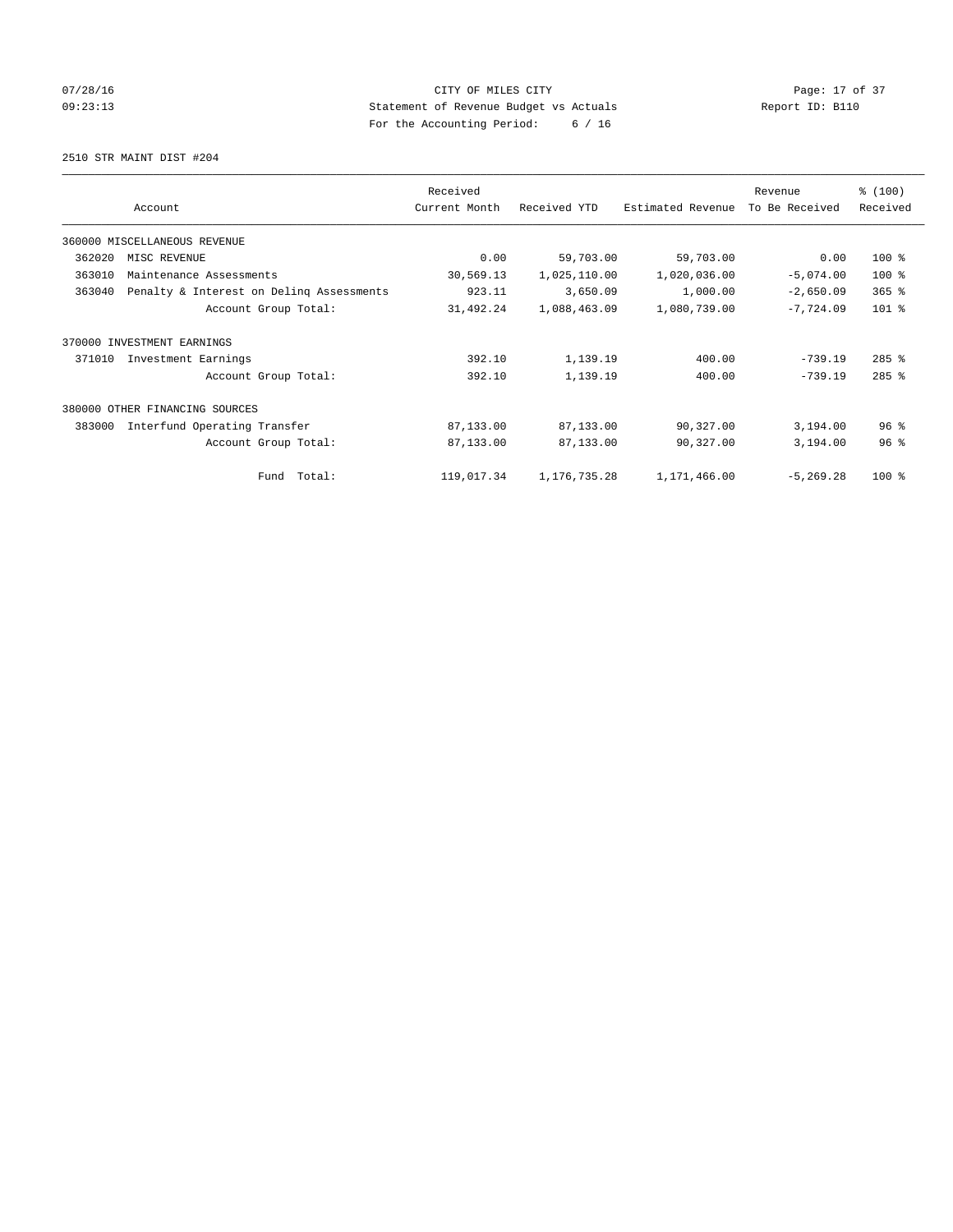07/28/16 Page: 18 of 37 09:23:13 Statement of Revenue Budget vs Actuals Report ID: B110 For the Accounting Period: 6 / 16

#### 2520 STR MAINT DIST #205

|        |                                          | Received      |              |                   | Revenue        | % (100)         |
|--------|------------------------------------------|---------------|--------------|-------------------|----------------|-----------------|
|        | Account                                  | Current Month | Received YTD | Estimated Revenue | To Be Received | Received        |
|        | 330000 INTERGOVERNMENTAL REVENUES        |               |              |                   |                |                 |
| 334001 | CTEP-SRTS- Safe route to school          | 0.00          | 264,904.67   | 315,010.00        | 50,105.33      | 84 %            |
|        | Account Group Total:                     | 0.00          | 264,904.67   | 315,010.00        | 50,105.33      | 84 %            |
|        | 360000 MISCELLANEOUS REVENUE             |               |              |                   |                |                 |
| 363010 | Maintenance Assessments                  | 12,006.94     | 242,320.89   | 242,476.00        | 155.11         | $100*$          |
| 363040 | Penalty & Interest on Deling Assessments | 426.05        | 1,584.61     | 1,000.00          | $-584.61$      | 158 %           |
|        | Account Group Total:                     | 12,432.99     | 243,905.50   | 243,476.00        | $-429.50$      | $100*$          |
|        | 370000 INVESTMENT EARNINGS               |               |              |                   |                |                 |
| 371010 | Investment Earnings                      | 175.95        | 715.58       | 400.00            | $-315.58$      | 179.8           |
|        | Account Group Total:                     | 175.95        | 715.58       | 400.00            | $-315.58$      | 179.8           |
|        | 380000 OTHER FINANCING SOURCES           |               |              |                   |                |                 |
| 383000 | Interfund Operating Transfer             | 87,133.00     | 87,133.00    | 90,327.00         | 3,194.00       | 96 <sup>8</sup> |
|        | Account Group Total:                     | 87,133.00     | 87,133.00    | 90,327.00         | 3,194.00       | 96 <sup>8</sup> |
|        | Fund Total:                              | 99,741.94     | 596,658.75   | 649,213.00        | 52, 554.25     | $92$ $%$        |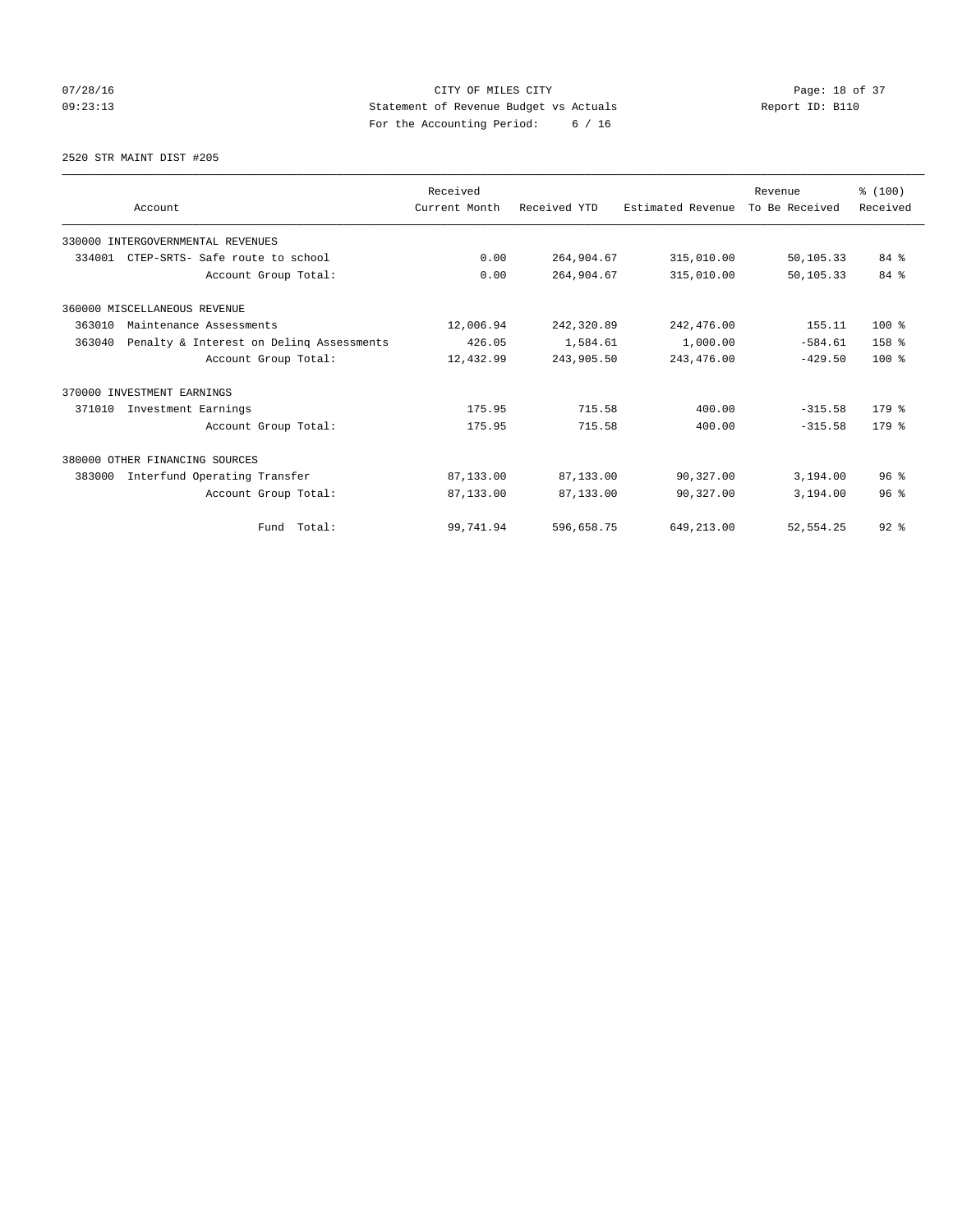## 07/28/16 Page: 19 of 37 09:23:13 Statement of Revenue Budget vs Actuals Report ID: B110 For the Accounting Period: 6 / 16

#### 2540 STR MAINT DIST#207-(MILESTOWN ESTATES)

|        |                                          | Received      |              |                   | Revenue        | % (100)         |
|--------|------------------------------------------|---------------|--------------|-------------------|----------------|-----------------|
|        | Account                                  | Current Month | Received YTD | Estimated Revenue | To Be Received | Received        |
|        | 360000 MISCELLANEOUS REVENUE             |               |              |                   |                |                 |
| 363010 | Maintenance Assessments                  | 102.76        | 6,744.85     | 6,464.00          | $-280.85$      | $104$ %         |
| 363040 | Penalty & Interest on Deling Assessments | 47.02         | 63.94        | 0.00              | $-63.94$       | $***$ $\approx$ |
|        | Account Group Total:                     | 149.78        | 6,808.79     | 6.464.00          | $-344.79$      | $105$ %         |
| 370000 | INVESTMENT EARNINGS                      |               |              |                   |                |                 |
| 371010 | Investment Earnings                      | 2.54          | 10.01        | 0.00              | $-10.01$       | $***$ $ -$      |
|        | Account Group Total:                     | 2.54          | 10.01        | 0.00              | $-10.01$       | $***$ $\approx$ |
|        | Total:<br>Fund                           | 152.32        | 6,818.80     | 6,464.00          | $-354.80$      | $105$ %         |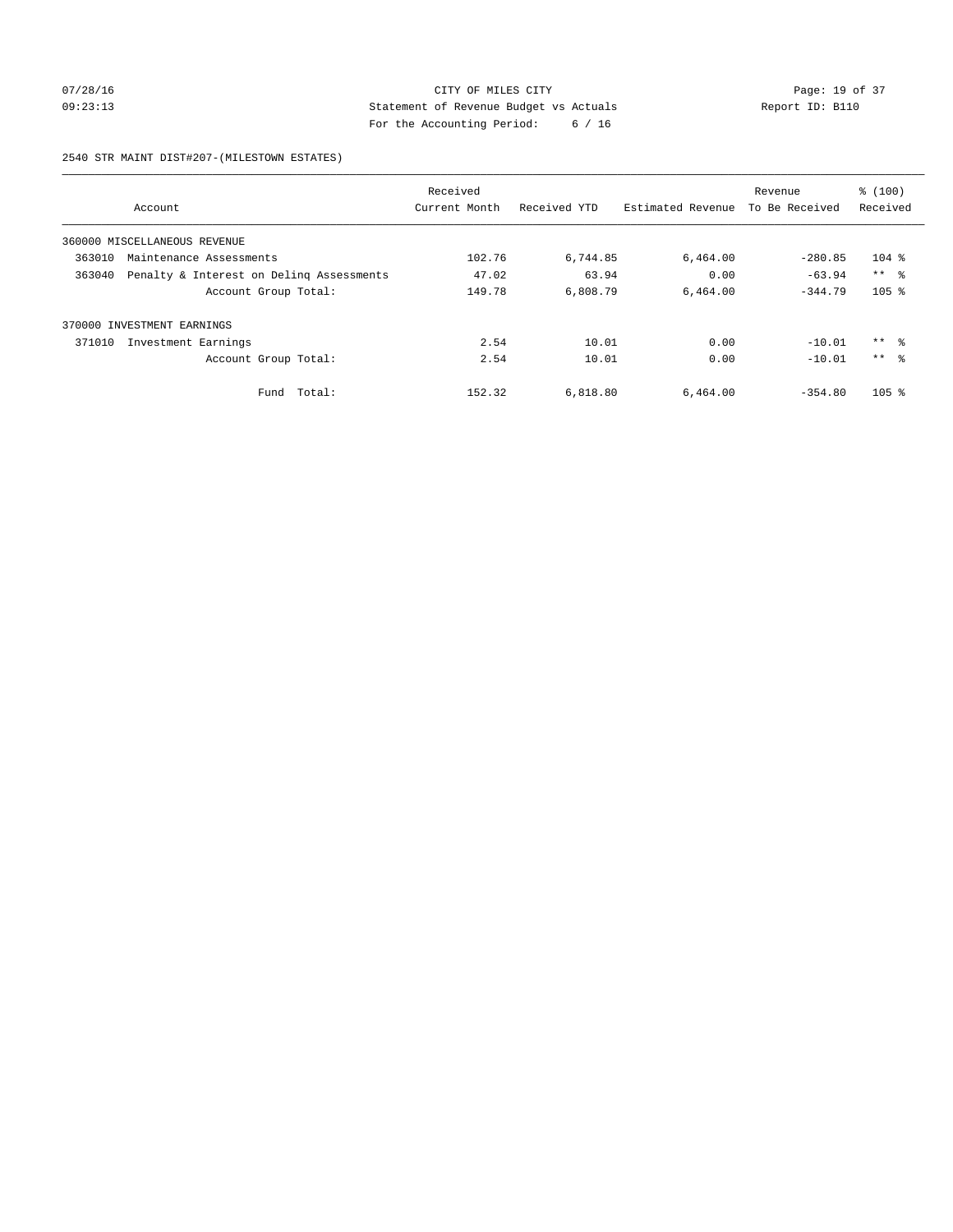## 07/28/16 Page: 20 of 37 09:23:13 Statement of Revenue Budget vs Actuals Report ID: B110 For the Accounting Period: 6 / 16

#### 2701 Fire Grants

| Account                                | Received<br>Current Month | Received YTD | Revenue<br>Estimated Revenue |                | % (100)<br>Received |
|----------------------------------------|---------------------------|--------------|------------------------------|----------------|---------------------|
|                                        |                           |              |                              | To Be Received |                     |
| 340000 Charges for Services            |                           |              |                              |                |                     |
| Fire Dept Equip Rental/Labor<br>342025 | 0.00                      | 225.00       | 0.00                         | $-225.00$      | $***$ $\frac{6}{3}$ |
| Account Group Total:                   | 0.00                      | 225.00       | 0.00                         | $-225.00$      | $***$ $\approx$     |
| 360000 MISCELLANEOUS REVENUE           |                           |              |                              |                |                     |
| 365040<br>DONATIONS-FIRE/AMB           | 0.00                      | 0.00         | 1,000.00                     | 1,000.00       | 0 <sup>8</sup>      |
| Account Group Total:                   | 0.00                      | 0.00         | 1,000.00                     | 1,000.00       | 0 <sup>8</sup>      |
| Fund Total:                            | 0.00                      | 225.00       | 1,000.00                     | 775.00         | $23$ $%$            |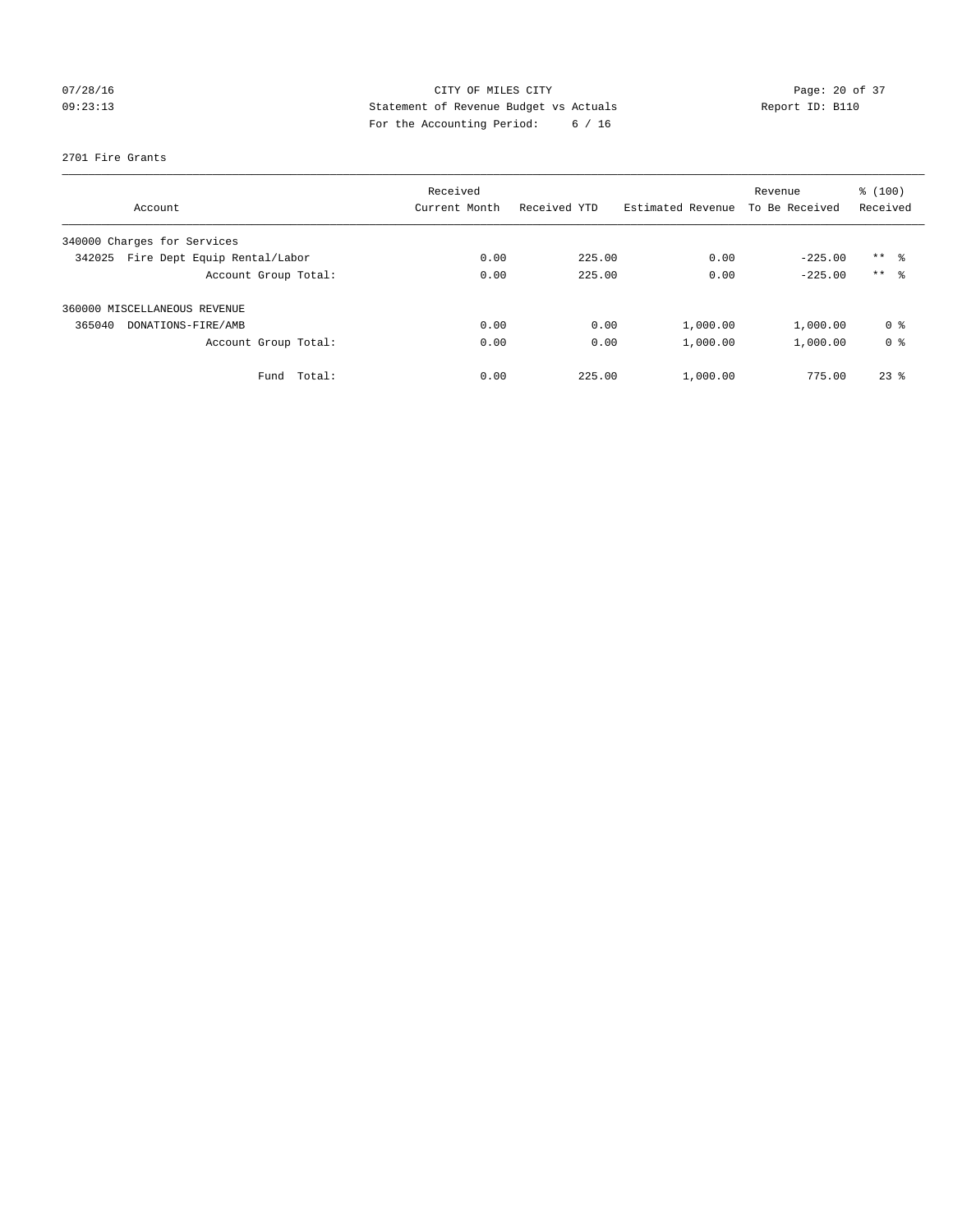## 07/28/16 Page: 21 of 37 09:23:13 Statement of Revenue Budget vs Actuals Report ID: B110 For the Accounting Period: 6 / 16

2820 GAS TAX

| Account                              | Received<br>Current Month | Received YTD | Estimated Revenue | Revenue<br>To Be Received | \$(100)<br>Received |
|--------------------------------------|---------------------------|--------------|-------------------|---------------------------|---------------------|
| 330000 INTERGOVERNMENTAL REVENUES    |                           |              |                   |                           |                     |
| Gasoline Tax Apportionment<br>335040 | 15,054.52                 | 180,654.24   | 180,654.00        | $-0.24$                   | $100*$              |
| Account Group Total:                 | 15,054.52                 | 180,654.24   | 180,654.00        | $-0.24$                   | $100*$              |
| Fund Total:                          | 15,054.52                 | 180,654.24   | 180,654.00        | $-0.24$                   | $100*$              |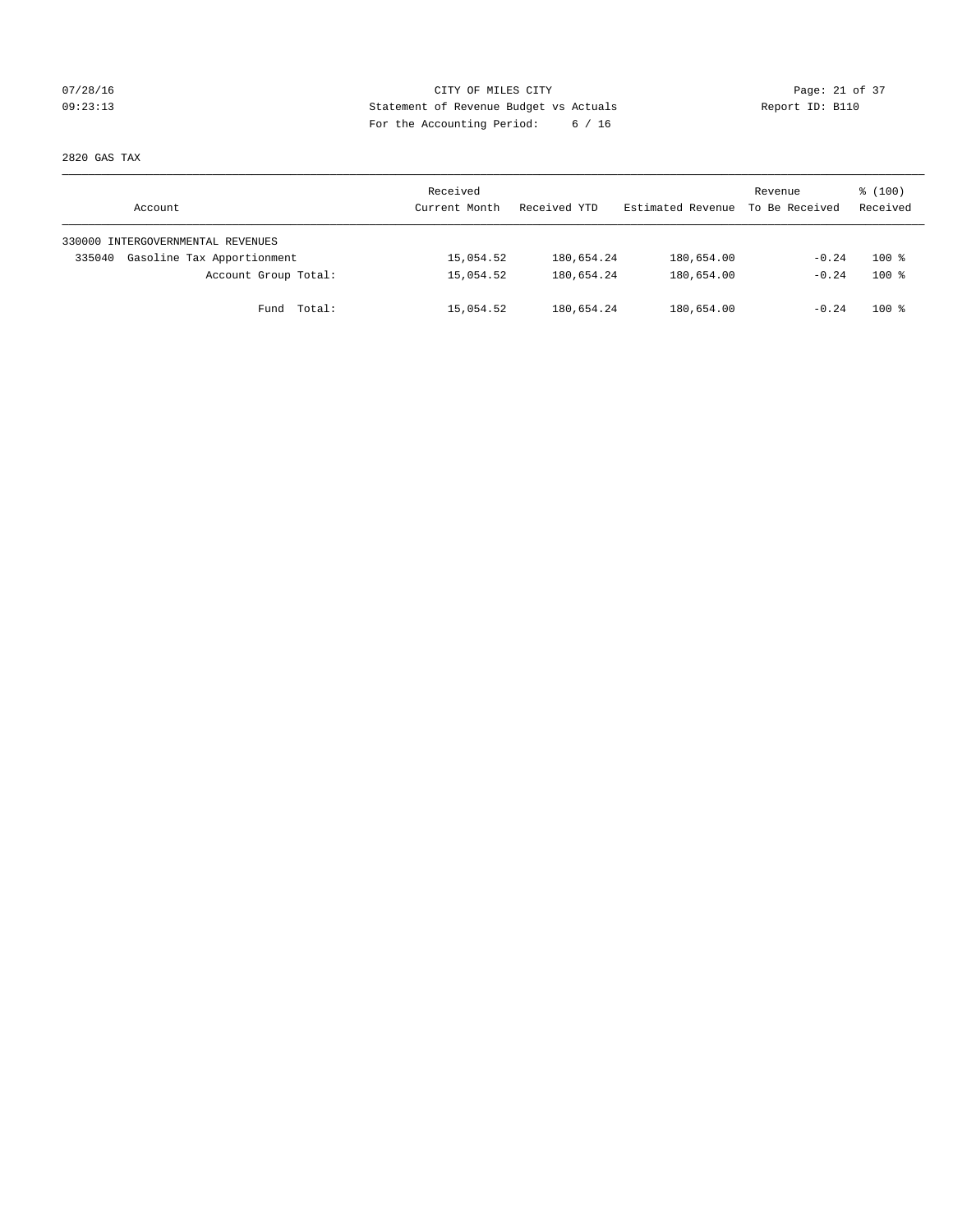## 07/28/16 Page: 22 of 37 09:23:13 Statement of Revenue Budget vs Actuals Report ID: B110 For the Accounting Period: 6 / 16

2850 911 EMERGENCY

|        | Account                           |        | Received<br>Current Month | Received YTD | Estimated Revenue | Revenue<br>To Be Received | \$(100)<br>Received |
|--------|-----------------------------------|--------|---------------------------|--------------|-------------------|---------------------------|---------------------|
|        | 330000 INTERGOVERNMENTAL REVENUES |        |                           |              |                   |                           |                     |
| 335080 | Basic 911 Funds                   |        | 15,520.35                 | 63,547.22    | 63,000.00         | $-547.22$                 | $101$ %             |
| 335081 | Enhanced 911 Funds                |        | 15,520.35                 | 63,547.22    | 63,000.00         | $-547.22$                 | $101$ %             |
| 335082 | 911 - WIRELESS FUNDS              |        | 18,795.30                 | 98,806.87    | 75,000.00         | $-23,806.87$              | $132$ $%$           |
|        | Account Group Total:              |        | 49,836.00                 | 225,901.31   | 201,000.00        | $-24,901.31$              | $112*$              |
|        | 370000 INVESTMENT EARNINGS        |        |                           |              |                   |                           |                     |
| 371010 | Investment Earnings               |        | 85.85                     | 405.61       | 200.00            | $-205.61$                 | $203$ $%$           |
|        | Account Group Total:              |        | 85.85                     | 405.61       | 200.00            | $-205.61$                 | $203$ $%$           |
|        | Fund                              | Total: | 49,921.85                 | 226,306.92   | 201,200.00        | $-25.106.92$              | $112*$              |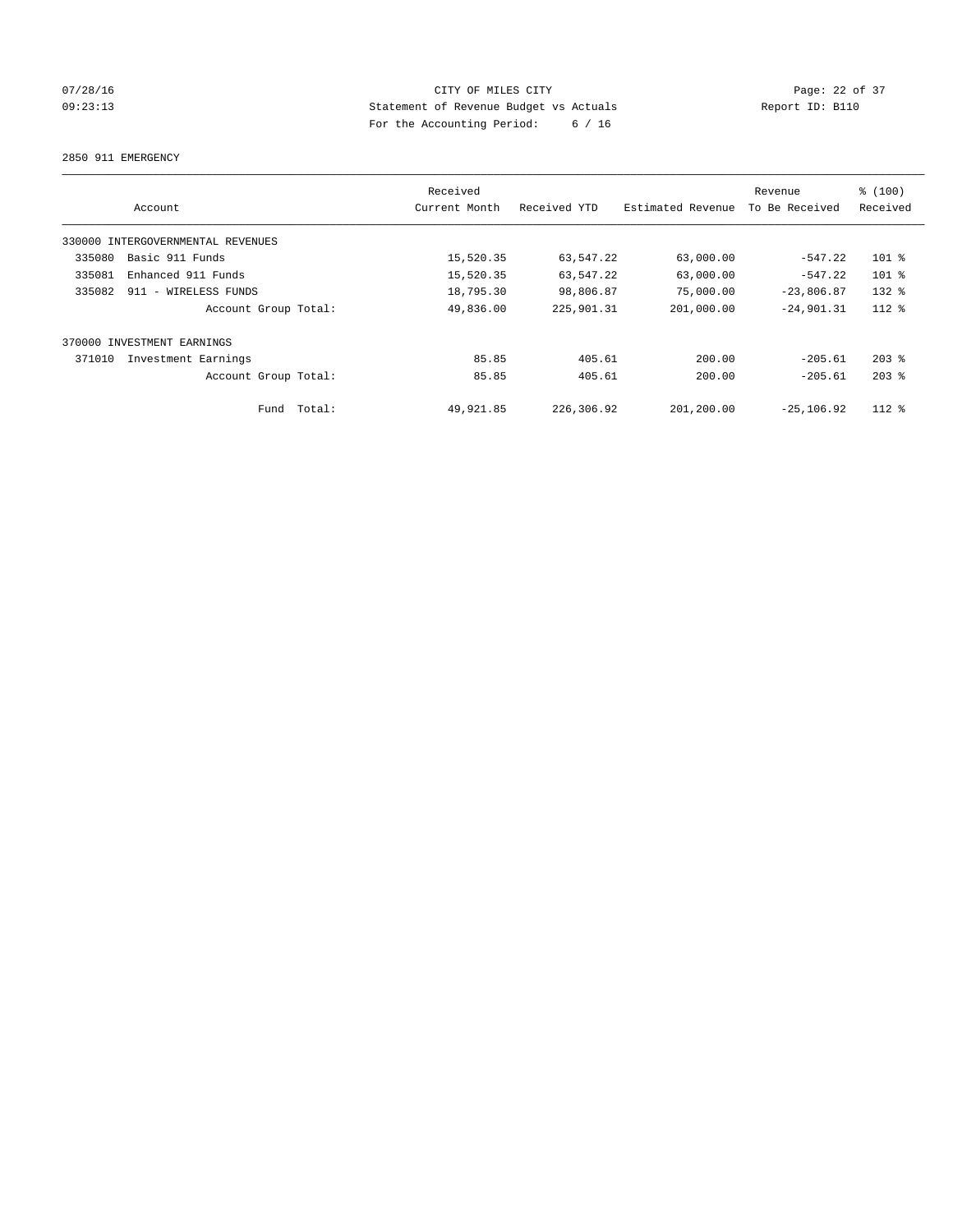## 07/28/16 Page: 23 of 37 09:23:13 Statement of Revenue Budget vs Actuals Report ID: B110 For the Accounting Period: 6 / 16

2880 LIBRARY GRANTS

|        | Account                           | Received<br>Current Month | Received YTD | Estimated Revenue | Revenue<br>To Be Received | $\frac{100}{3}$<br>Received |
|--------|-----------------------------------|---------------------------|--------------|-------------------|---------------------------|-----------------------------|
|        | 330000 INTERGOVERNMENTAL REVENUES |                           |              |                   |                           |                             |
| 334100 | Library - State Aid               | 0.00                      | 5,398.69     | 5,399.00          | 0.31                      | $100*$                      |
| 334101 | HB#193-Interlibrary Loan Reimb    | 0.00                      | 0.00         | 5,000.00          | 5,000.00                  | 0 <sup>8</sup>              |
| 334105 | Sagebrush Fed/Coal Sev Tax        | 0.00                      | 4,792.80     | 4,793.00          | 0.20                      | $100*$                      |
|        | Account Group Total:              | 0.00                      | 10,191.49    | 15,192.00         | 5,000.51                  | 67 %                        |
|        | Fund Total:                       | 0.00                      | 10,191.49    | 15,192.00         | 5,000.51                  | $67*$                       |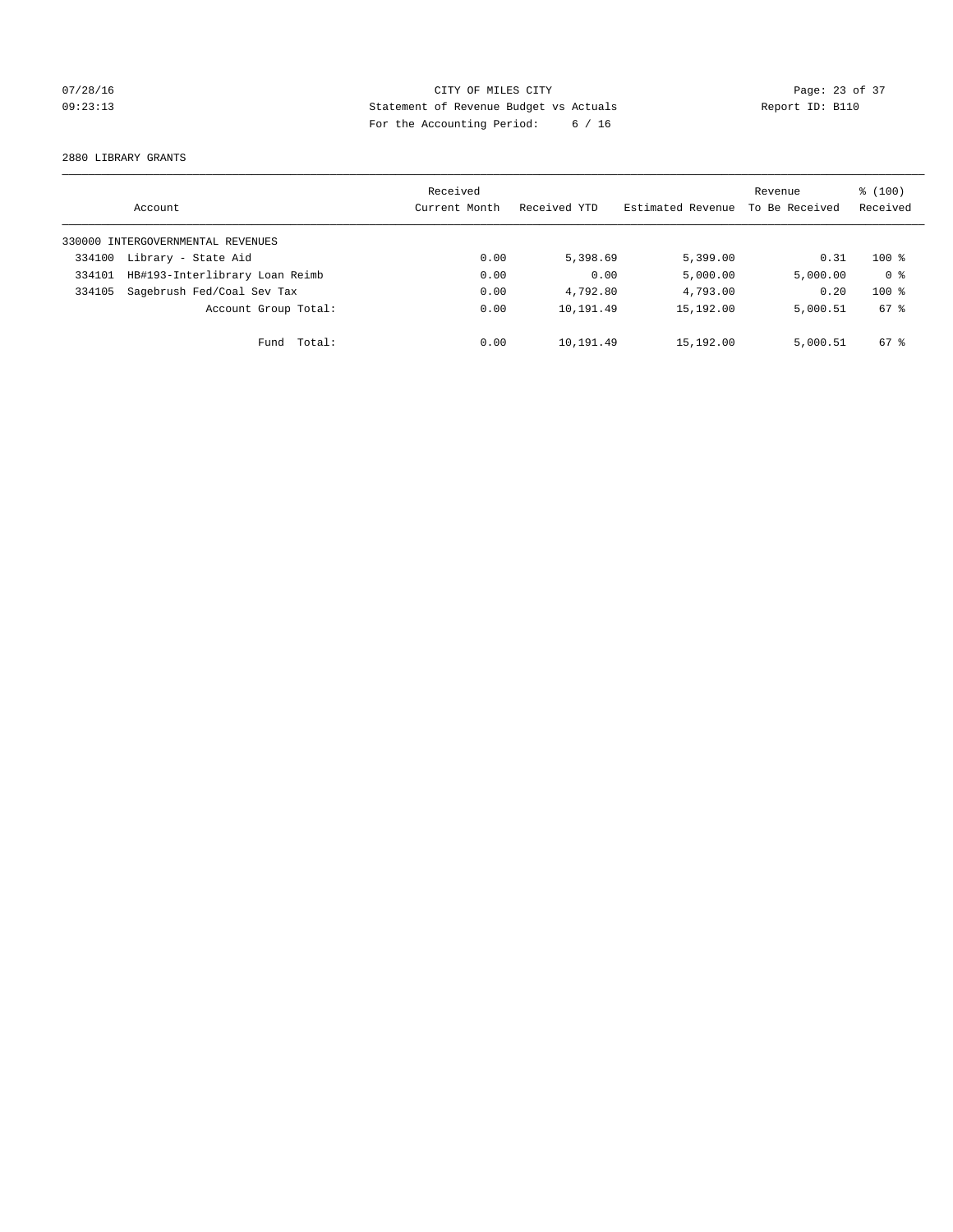## 07/28/16 Page: 24 of 37 09:23:13 Statement of Revenue Budget vs Actuals Report ID: B110 For the Accounting Period: 6 / 16

2935 Historic Preservation

| Account                                | Received<br>Current Month | Received YTD | Estimated Revenue | Revenue<br>To Be Received | % (100)<br>Received |
|----------------------------------------|---------------------------|--------------|-------------------|---------------------------|---------------------|
| 330000 INTERGOVERNMENTAL REVENUES      |                           |              |                   |                           |                     |
| 334000<br>State Grants                 | 2,750.00                  | 5,500.00     | 5,500.00          | 0.00                      | $100$ %             |
| Account Group Total:                   | 2,750.00                  | 5,500.00     | 5,500.00          | 0.00                      | $100*$              |
| 340000 Charges for Services            |                           |              |                   |                           |                     |
| 346080<br>Preservation Service Fees    | 0.00                      | 0.00         | 1,200.00          | 1,200.00                  | 0 <sup>8</sup>      |
| Account Group Total:                   | 0.00                      | 0.00         | 1,200.00          | 1,200.00                  | 0 <sup>8</sup>      |
| 360000 MISCELLANEOUS REVENUE           |                           |              |                   |                           |                     |
| 365000<br>Contributions and Donations  | 0.00                      | 1,100.00     | 1,000.00          | $-100.00$                 | $110*$              |
| Account Group Total:                   | 0.00                      | 1,100.00     | 1,000.00          | $-100.00$                 | $110*$              |
| 380000 OTHER FINANCING SOURCES         |                           |              |                   |                           |                     |
| 383000<br>Interfund Operating Transfer | 0.00                      | 3,457.00     | 52,863.00         | 49,406.00                 | 7 %                 |
| Account Group Total:                   | 0.00                      | 3,457.00     | 52,863.00         | 49,406.00                 | 7 %                 |
| Fund Total:                            | 2,750.00                  | 10,057.00    | 60,563.00         | 50,506.00                 | $17*$               |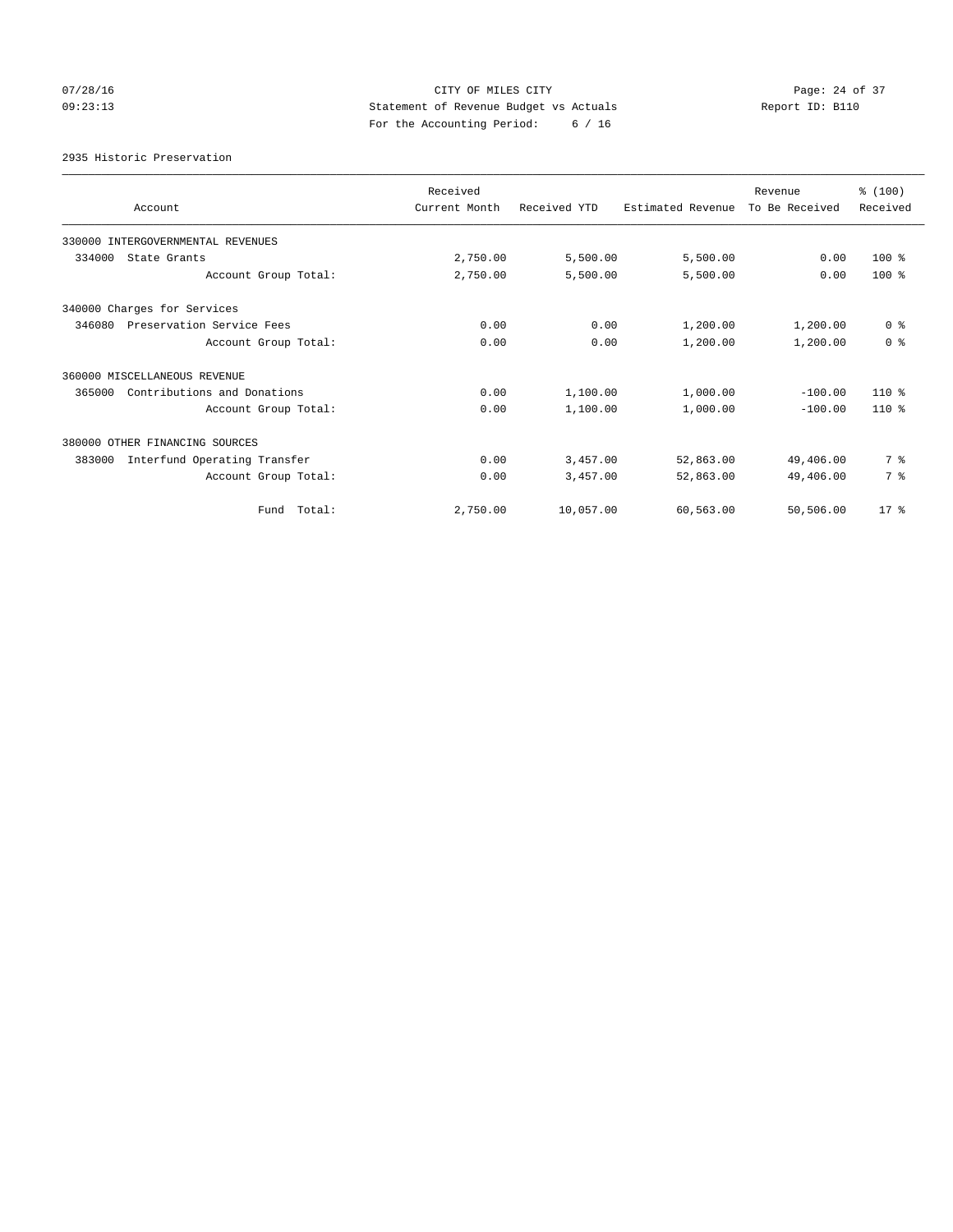## 07/28/16 Page: 25 of 37 09:23:13 Statement of Revenue Budget vs Actuals Report ID: B110 For the Accounting Period: 6 / 16

2985 RETIRED SENIOR VOLUNTEER PROG (RSVP)

|                                      |                      | Received      |              |                   | Revenue        | % (100)                 |
|--------------------------------------|----------------------|---------------|--------------|-------------------|----------------|-------------------------|
| Account                              |                      | Current Month | Received YTD | Estimated Revenue | To Be Received | Received                |
| 330000<br>INTERGOVERNMENTAL REVENUES |                      |               |              |                   |                |                         |
| 331165<br>RSVP FEDERAL GRANTS        |                      | 0.00          | 12,679.18    | 17,432.00         | 4,752.82       | 73 %                    |
| 331166<br>RSVP-Fallon/Custer         |                      | 0.00          | 55,608.09    | 55,325.00         | $-283.09$      | 101 %                   |
|                                      | Account Group Total: | 0.00          | 68,287.27    | 72,757.00         | 4,469.73       | 94.8                    |
| 360000 MISCELLANEOUS REVENUE         |                      |               |              |                   |                |                         |
| 362020<br>MISC REVENUE               |                      | 1,025.00      | 13,769.68    | 15,300.00         | 1,530.32       | $90*$                   |
| 362021<br>Misc. Rev- Fallon          |                      | 6,313.94      | 6,313.94     | 0.00              | $-6, 313.94$   | $***$ $=$ $\frac{6}{5}$ |
|                                      | Account Group Total: | 7,338.94      | 20,083.62    | 15,300.00         | $-4,783.62$    | $131$ $%$               |
| INVESTMENT EARNINGS<br>370000        |                      |               |              |                   |                |                         |
| 371010<br>Investment Earnings        |                      | 5.06          | 16.54        | 0.00              | $-16.54$       | $***$ $\frac{6}{5}$     |
|                                      | Account Group Total: | 5.06          | 16.54        | 0.00              | $-16.54$       | $***$ $=$               |
|                                      | Fund Total:          | 7,344.00      | 88,387.43    | 88,057.00         | $-330.43$      | $100*$                  |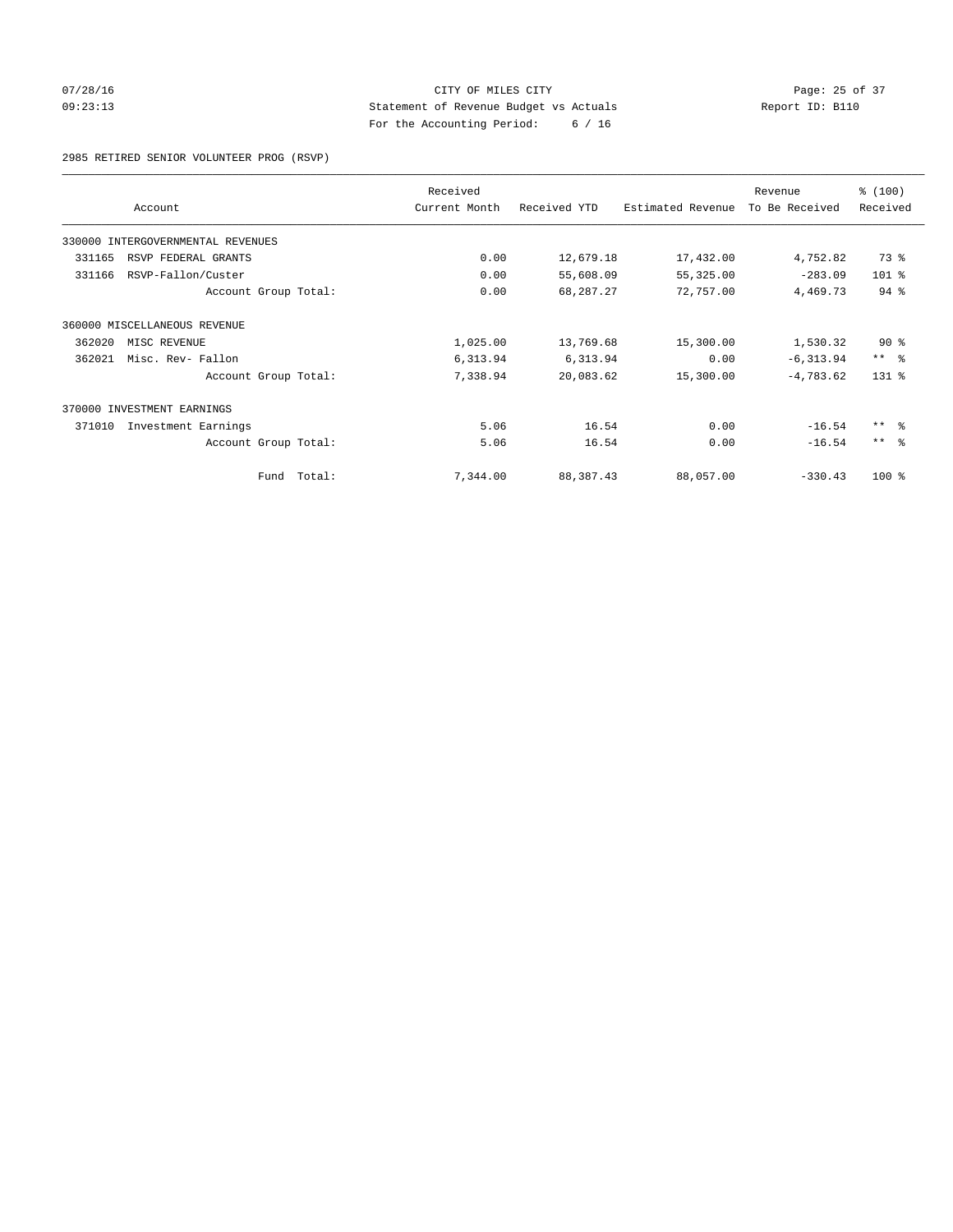## 07/28/16 Page: 26 of 37 09:23:13 Statement of Revenue Budget vs Actuals Report ID: B110 For the Accounting Period: 6 / 16

#### 3400 SID REVOLVING FUND

| Account                                | Received<br>Current Month | Received YTD | Estimated Revenue | Revenue<br>To Be Received | $\frac{100}{3}$<br>Received |
|----------------------------------------|---------------------------|--------------|-------------------|---------------------------|-----------------------------|
| 380000 OTHER FINANCING SOURCES         |                           |              |                   |                           |                             |
| Interfund Operating Transfer<br>383000 | 0.00                      | 0.00         | 2,843.00          | 2,843.00                  | 0 %                         |
| Account Group Total:                   | 0.00                      | 0.00         | 2,843.00          | 2,843.00                  | 0 <sup>8</sup>              |
| Fund Total:                            | 0.00                      | 0.00         | 2,843.00          | 2,843.00                  | 0 %                         |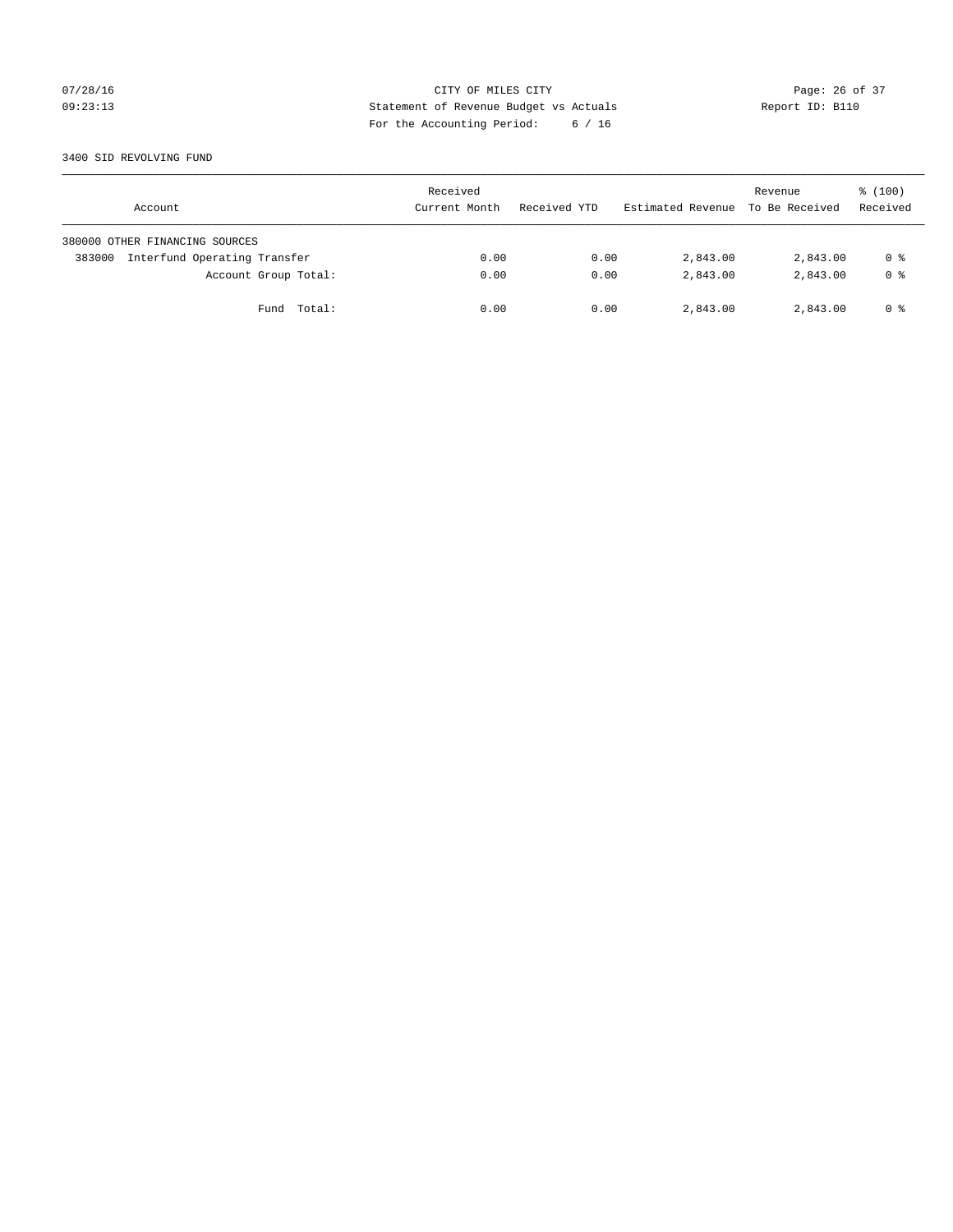## 07/28/16 Page: 27 of 37 09:23:13 Statement of Revenue Budget vs Actuals Report ID: B110 For the Accounting Period: 6 / 16

3670 SID 211

|        | Account                                 | Received<br>Current Month | Received YTD | Estimated Revenue | Revenue<br>To Be Received | $\frac{100}{3}$<br>Received |
|--------|-----------------------------------------|---------------------------|--------------|-------------------|---------------------------|-----------------------------|
|        | 360000 MISCELLANEOUS REVENUE            |                           |              |                   |                           |                             |
| 363020 | Bond Principal and Interest Assessments | 1,454.15                  | 4,925.65     | 5,650.00          | 724.35                    | 87 %                        |
|        | Account Group Total:                    | 1,454.15                  | 4,925.65     | 5,650.00          | 724.35                    | $87*$                       |
|        | Fund Total:                             | 1,454.15                  | 4,925.65     | 5,650.00          | 724.35                    | $87*$                       |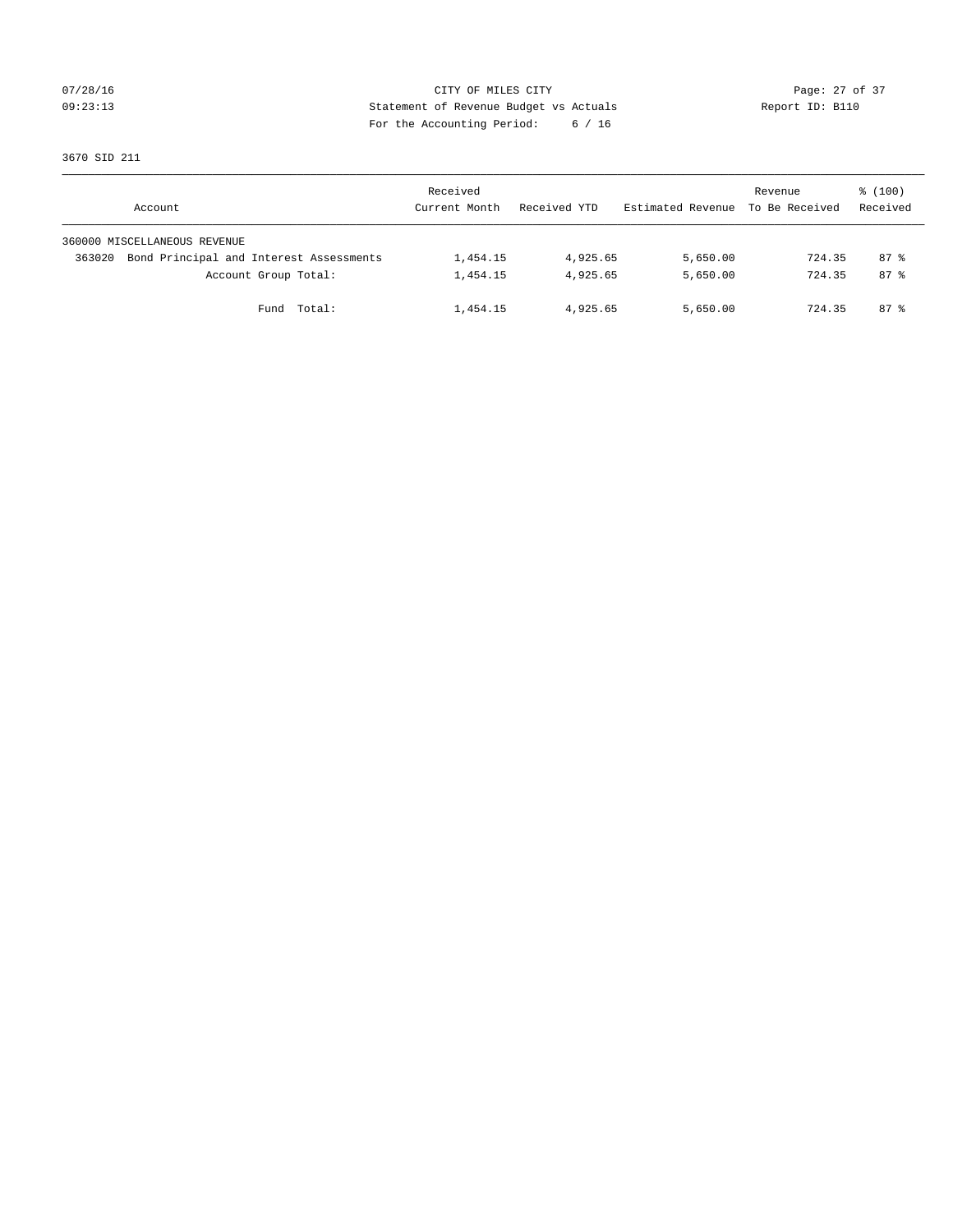## 07/28/16 Page: 28 of 37 09:23:13 Statement of Revenue Budget vs Actuals Report ID: B110 For the Accounting Period: 6 / 16

4000 General Fund Capitol Improvement Fund

| Account                       | Received<br>Current Month | Received YTD | Estimated Revenue | Revenue<br>To Be Received | $\frac{100}{3}$<br>Received |
|-------------------------------|---------------------------|--------------|-------------------|---------------------------|-----------------------------|
| 370000 INVESTMENT EARNINGS    |                           |              |                   |                           |                             |
| Investment Earnings<br>371010 | 35.25                     | 158.00       | 0.00              | $-158.00$                 | $***$ %                     |
| Account Group Total:          | 35.25                     | 158.00       | 0.00              | $-158.00$                 | $***$ %                     |
| Fund Total:                   | 35.25                     | 158.00       | 0.00              | $-158.00$                 | $***$ %                     |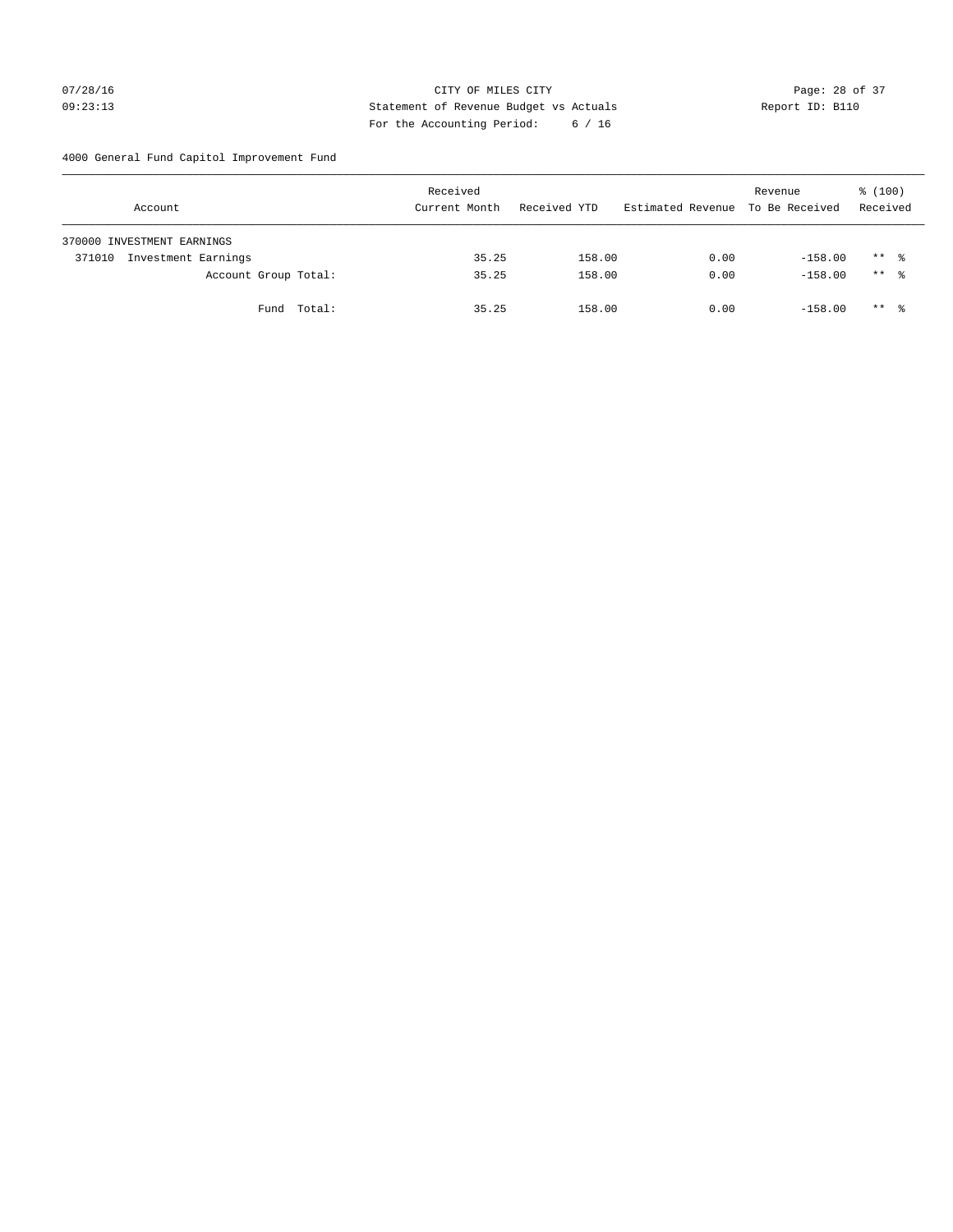## 07/28/16 Page: 29 of 37 09:23:13 Statement of Revenue Budget vs Actuals Report ID: B110 For the Accounting Period: 6 / 16

# 4020 SID#211- Capital Improv. Arrowhead Lane (Dist #204)

| Account                       | Received<br>Current Month | Received YTD | Estimated Revenue | Revenue<br>To Be Received | \$(100)<br>Received |
|-------------------------------|---------------------------|--------------|-------------------|---------------------------|---------------------|
| 360000 MISCELLANEOUS REVENUE  |                           |              |                   |                           |                     |
| Special Assessments<br>363000 | 0.00                      | 0.00         | 4,657.00          | 4,657.00                  | 0 %                 |
| Account Group Total:          | 0.00                      | 0.00         | 4,657.00          | 4,657.00                  | 0 %                 |
| Fund Total:                   | 0.00                      | 0.00         | 4,657.00          | 4,657.00                  | 0 %                 |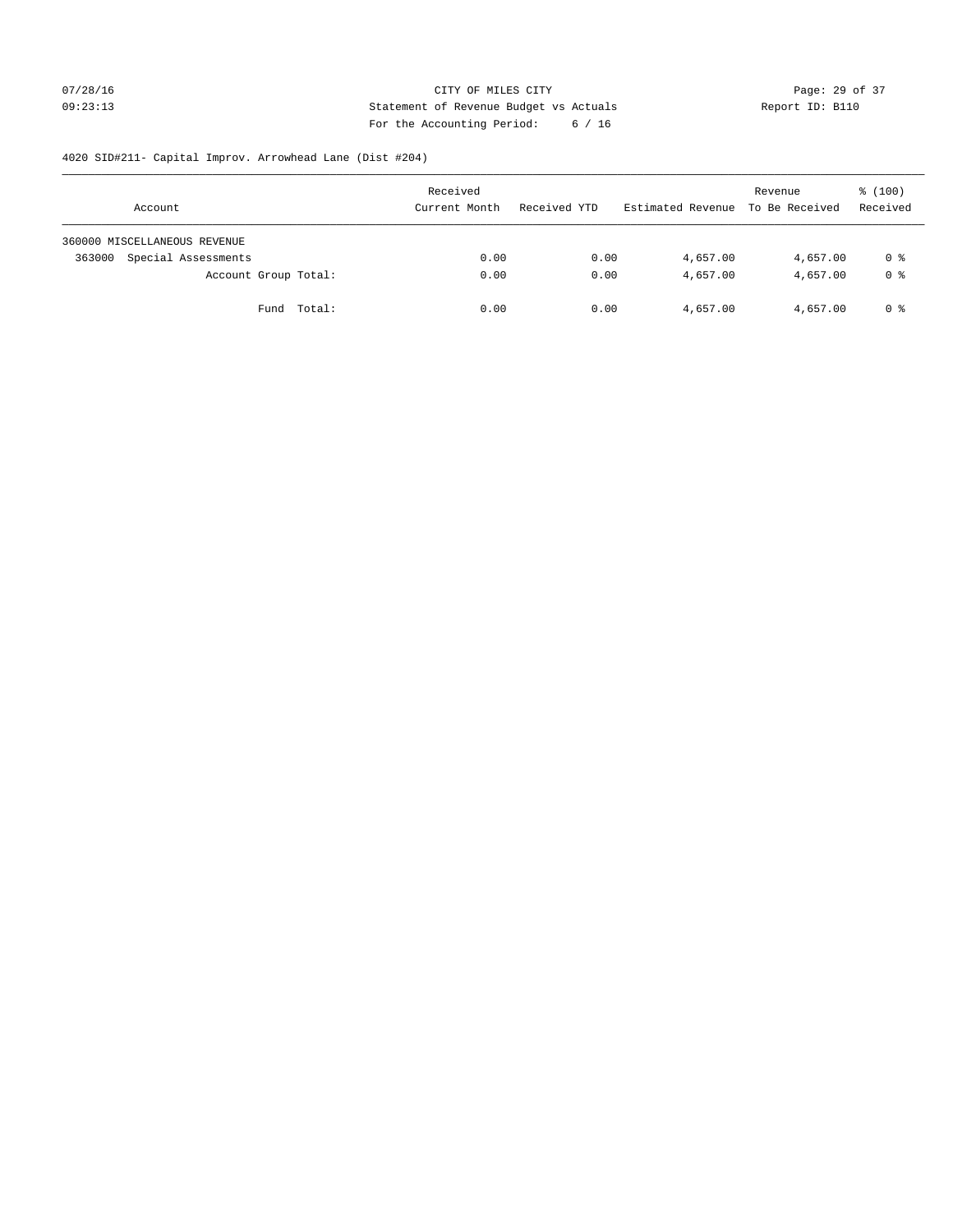## 07/28/16 Page: 30 of 37 09:23:13 Statement of Revenue Budget vs Actuals Report ID: B110 For the Accounting Period: 6 / 16

## 4050 Ambulance Capital Improvement Fund

| Account                                | Received<br>Current Month | Received YTD | Estimated Revenue | Revenue<br>To Be Received | $\frac{100}{3}$<br>Received |
|----------------------------------------|---------------------------|--------------|-------------------|---------------------------|-----------------------------|
| 380000 OTHER FINANCING SOURCES         |                           |              |                   |                           |                             |
| Interfund Operating Transfer<br>383000 | 0.00                      | 13,779.06    | 13,779.06         | 0.00                      | $100*$                      |
| Account Group Total:                   | 0.00                      | 13,779.06    | 13,779.06         | 0.00                      | $100*$                      |
| Total:<br>Fund                         | 0.00                      | 13,779.06    | 13,779.06         | 0.00                      | $100*$                      |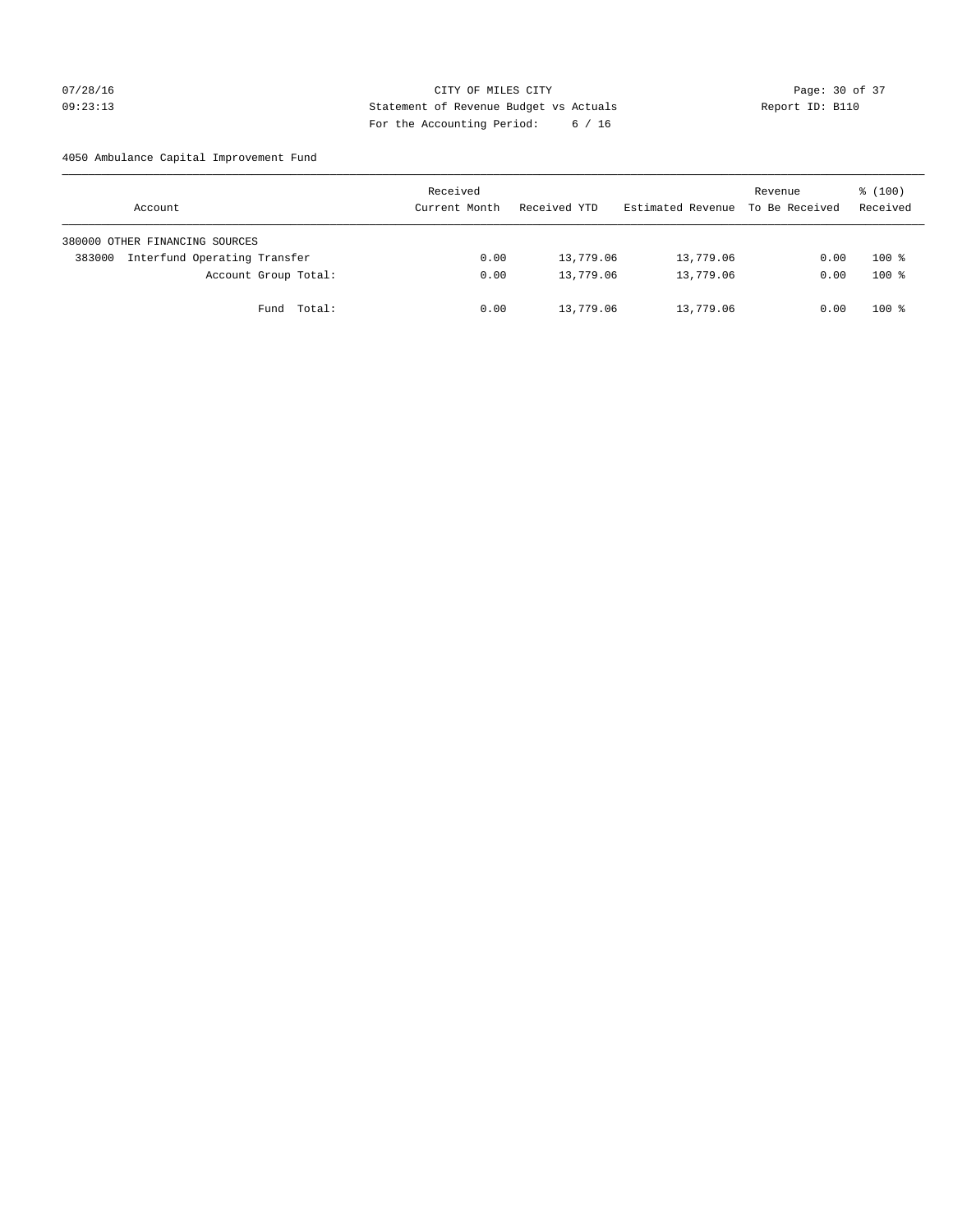## 07/28/16 Page: 31 of 37 09:23:13 Statement of Revenue Budget vs Actuals Report ID: B110 For the Accounting Period: 6 / 16

4056 Airport- Capital Improvement Plan

|        | Account                            | Received<br>Current Month | Received YTD | Estimated Revenue | Revenue<br>To Be Received | $\frac{100}{3}$<br>Received |
|--------|------------------------------------|---------------------------|--------------|-------------------|---------------------------|-----------------------------|
|        | 340000 Charges for Services        |                           |              |                   |                           |                             |
| 343018 | Sale of Street & Roadway Materials | 0.00                      | 31,724.44    | 31,725.00         | 0.56                      | $100*$                      |
| 343065 | Building Rentals                   | $-29.76$                  | 10,780.56    | 10,810.00         | 29.44                     | $100*$                      |
| 343067 | Other - Miscellaneous              | 47,120.00                 | 47,120.00    | 49,120.00         | 2,000.00                  | 96 <sup>°</sup>             |
|        | Account Group Total:               | 47,090.24                 | 89,625.00    | 91,655.00         | 2,030.00                  | 98 <sup>8</sup>             |
|        | Fund Total:                        | 47,090.24                 | 89,625.00    | 91,655.00         | 2,030.00                  | $98$ $\frac{6}{3}$          |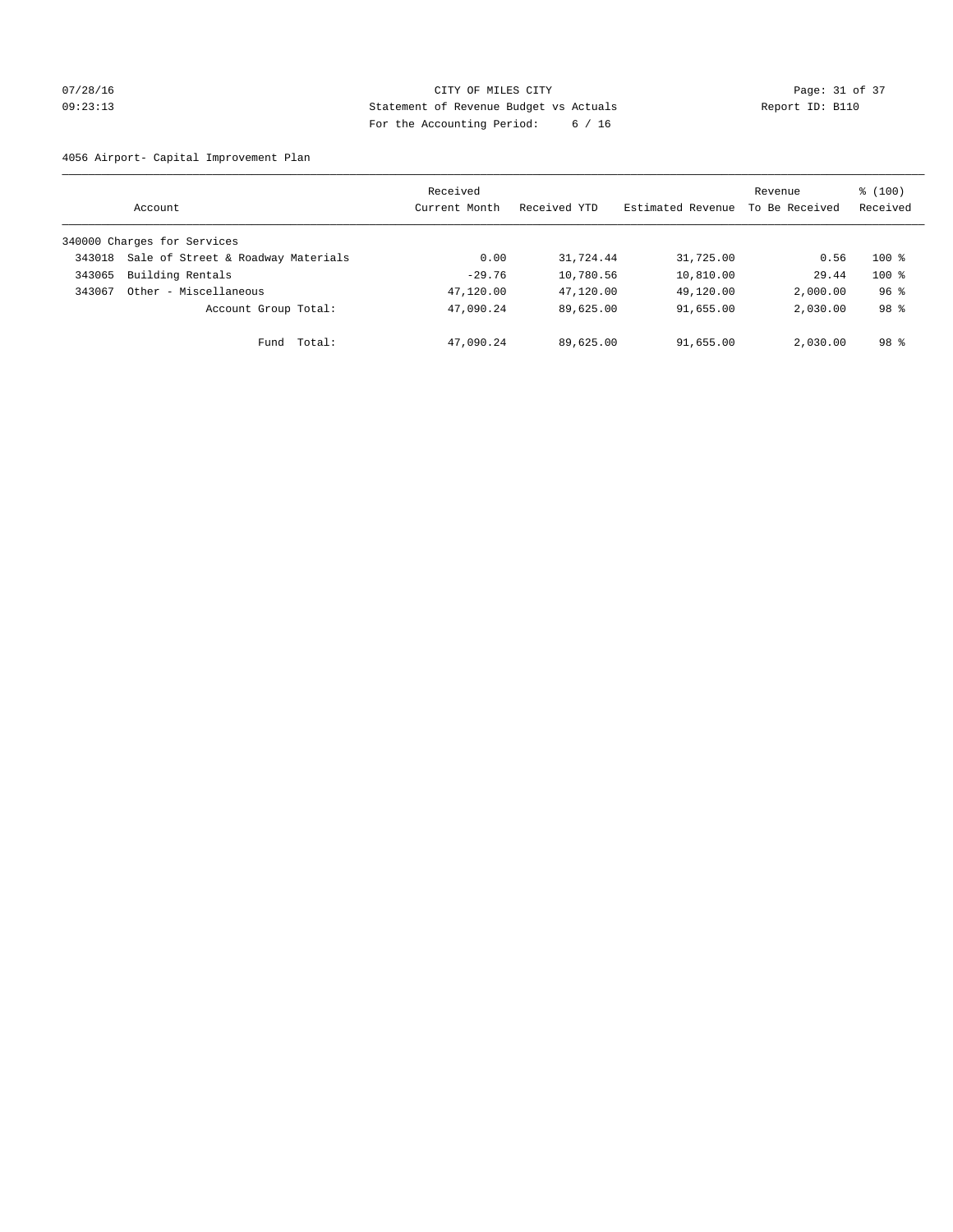## 07/28/16 Page: 32 of 37 09:23:13 Statement of Revenue Budget vs Actuals Report ID: B110 For the Accounting Period: 6 / 16

4060 CAPITAL IMPROV-PUBLIC WORKS

|        | Account                             |                      | Received<br>Current Month | Received YTD | Estimated Revenue | Revenue<br>To Be Received | % (100)<br>Received     |
|--------|-------------------------------------|----------------------|---------------------------|--------------|-------------------|---------------------------|-------------------------|
|        | 320000 LICENSES AND PERMITS         |                      |                           |              |                   |                           |                         |
| 323040 | Other Miscellaneous Permits         |                      | 350.00                    | 3,600.00     | 3,000.00          | $-600.00$                 | $120*$                  |
|        |                                     | Account Group Total: | 350.00                    | 3,600.00     | 3,000.00          | $-600.00$                 | $120*$                  |
|        | 340000 Charges for Services         |                      |                           |              |                   |                           |                         |
| 343012 | Street & Roadway Labor/Equip Rental |                      | 0.00                      | 900.00       | 0.00              | $-900.00$                 | $***$ $\frac{6}{5}$     |
| 343014 | Street Cleaning                     |                      | 8,490.00                  | 16,980.00    | 8,490.00          | $-8,490.00$               | $200*$                  |
| 343016 | Prkg Vio/Off Str-Impnd Fees         |                      | 0.00                      | 3,085.50     | 500.00            | $-2,585.50$               | 617 %                   |
| 343018 | Sale of Street & Roadway Materials  |                      | 0.00                      | 0.00         | 1,000.00          | 1,000.00                  | 0 <sup>8</sup>          |
|        |                                     | Account Group Total: | 8,490.00                  | 20,965.50    | 9,990.00          | $-10.975.50$              | $210*$                  |
|        | 360000 MISCELLANEOUS REVENUE        |                      |                           |              |                   |                           |                         |
|        | 367000 Sale of Junk or Salvage      |                      | 0.00                      | 7,205.79     | 0.00              | $-7.205.79$               | $***$ $=$ $\frac{6}{5}$ |
|        |                                     | Account Group Total: | 0.00                      | 7,205.79     | 0.00              | $-7.205.79$               | $***$ $=$ $\frac{6}{5}$ |
|        | 370000 INVESTMENT EARNINGS          |                      |                           |              |                   |                           |                         |
| 371010 | Investment Earnings                 |                      | 150.17                    | 785.45       | 0.00              | $-785.45$                 | ** *                    |
|        |                                     | Account Group Total: | 150.17                    | 785.45       | 0.00              | $-785.45$                 | $***$ $ -$              |
|        | 380000 OTHER FINANCING SOURCES      |                      |                           |              |                   |                           |                         |
| 383000 | Interfund Operating Transfer        |                      | 0.00                      | 244,000.00   | 244,000.00        | 0.00                      | $100*$                  |
|        |                                     | Account Group Total: | 0.00                      | 244,000.00   | 244,000.00        | 0.00                      | $100*$                  |
|        |                                     | Fund Total:          | 8,990.17                  | 276,556.74   | 256,990.00        | $-19,566.74$              | 108 %                   |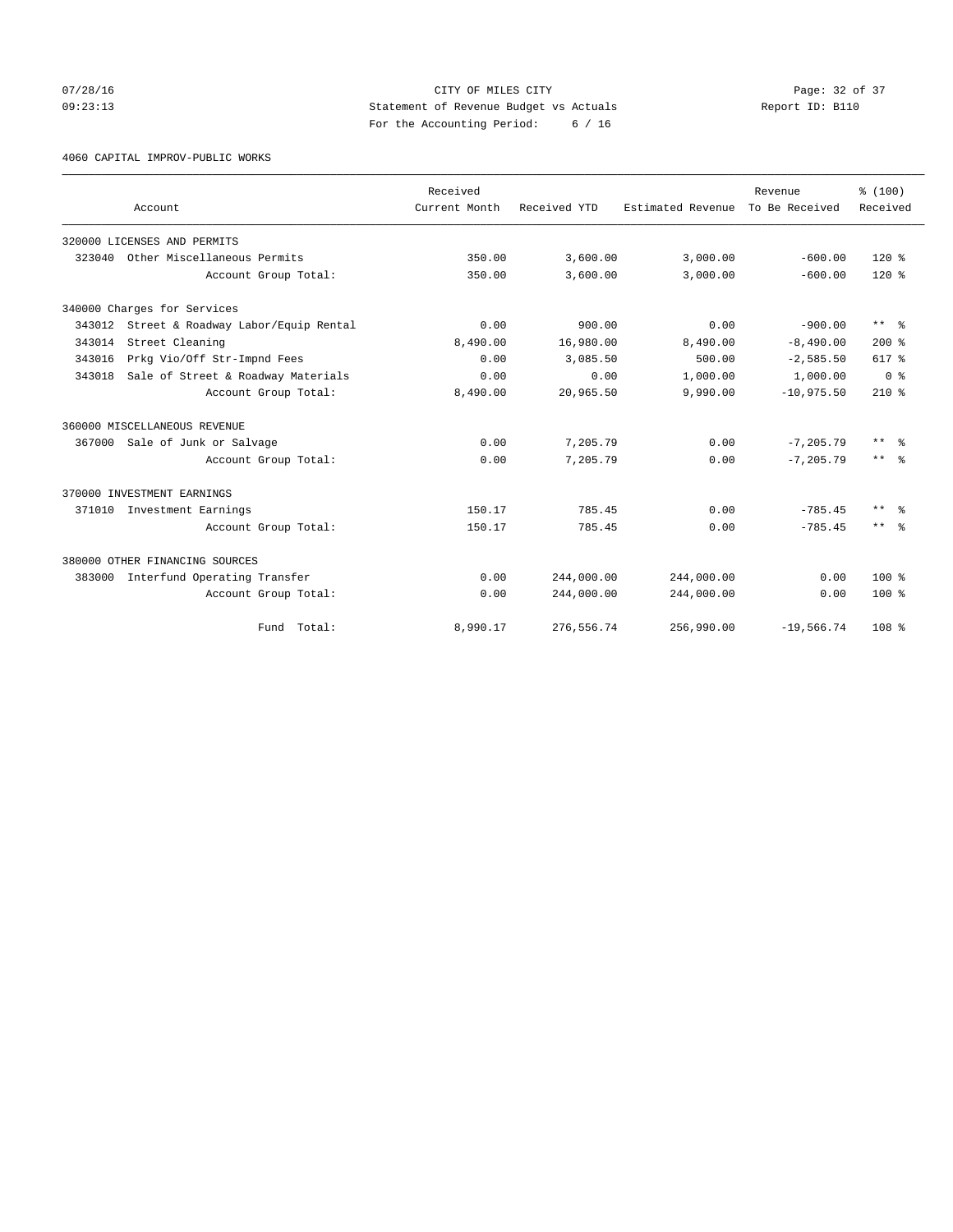## 07/28/16 Page: 33 of 37 09:23:13 Statement of Revenue Budget vs Actuals Report ID: B110 For the Accounting Period: 6 / 16

## 5210 WATER UTILITY

|        |                                      | Received      |                |                   | Revenue         | % (100)          |
|--------|--------------------------------------|---------------|----------------|-------------------|-----------------|------------------|
|        | Account                              | Current Month | Received YTD   | Estimated Revenue | To Be Received  | Received         |
|        | 340000 Charges for Services          |               |                |                   |                 |                  |
| 343021 | Metered Water Sales                  | 202,762.12    | 2,043,634.75   | 1,950.00          | $-2,041,684.75$ | $***$ $%$        |
| 343022 | Unmetered Water Sales/Chrgoffs       | 0.00          | 1,098.50       | 1,800.00          | 701.50          | $61$ $%$         |
| 343023 | Bulk Water Sales                     | 0.00          | 8,449.50       | 5,000.00          | $-3.449.50$     | 169 <sup>°</sup> |
| 343024 | Sales of Water Materials & Supplies  | 0.00          | 1,120.00       | 0.00              | $-1, 120.00$    | $***$ $%$        |
| 343025 | Hookup Fee                           | 1,920.00      | 10,320.00      | 10,000.00         | $-320.00$       | 103 <sub>8</sub> |
| 343026 | Water Install/Tap Chrgs/Labor        | 180.00        | 5,853.00       | 5,000.00          | $-853.00$       | $117*$           |
| 343027 | Chg for Wtr Dept. Serv               | 570.00        | 8,309.51       | 0.00              | $-8, 309.51$    | $***$ $ -$       |
| 343029 | Curb Stop Replacement Fee            | 3,670.00      | 43,580.00      | 42,500.00         | $-1,080.00$     | 103 <sub>8</sub> |
| 343039 | Custer Co w/s District (Water Study) | 0.00          | 0.00           | 7,500.00          | 7,500.00        | 0 <sup>8</sup>   |
|        | Account Group Total:                 | 209,102.12    | 2, 122, 365.26 | 73,750.00         | $-2,048,615.26$ | $***$ $%$        |
|        | 360000 MISCELLANEOUS REVENUE         |               |                |                   |                 |                  |
| 362020 | MISC REVENUE                         | 0.00          | 1,427.64       | 5.000.00          | 3,572.36        | 29 <sup>8</sup>  |
| 362040 | \$2.00 State Assessment Fee          | 0.00          | 228.00         | 0.00              | $-228.00$       | $***$ $ -$       |
| 367000 | Sale of Junk or Salvage              | 0.00          | 148.65         | 0.00              | $-148.65$       | $***$ $%$        |
|        | Account Group Total:                 | 0.00          | 1,804.29       | 5,000.00          | 3,195.71        | $36*$            |
|        | 370000 INVESTMENT EARNINGS           |               |                |                   |                 |                  |
|        | 371010 Investment Earnings           | 3,296.69      | 14,919.58      | 5,000.00          | $-9.919.58$     | $298$ %          |
|        | Account Group Total:                 | 3,296.69      | 14,919.58      | 5,000.00          | $-9,919.58$     | $298$ %          |
|        | Fund Total:                          | 212,398.81    | 2,139,089.13   | 83,750.00         | $-2,055,339.13$ | $***$ %          |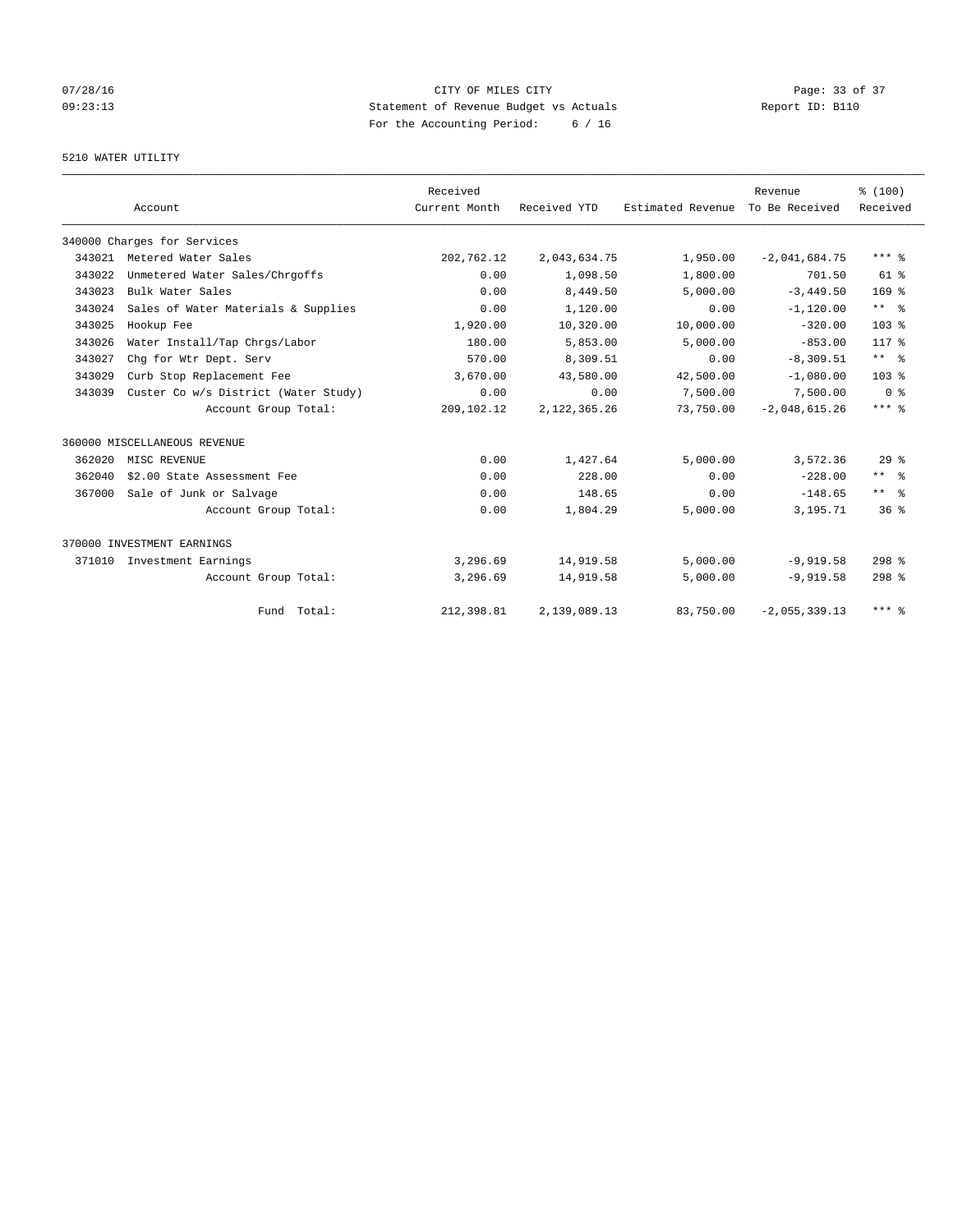## 07/28/16 Page: 34 of 37 09:23:13 Statement of Revenue Budget vs Actuals Report ID: B110 For the Accounting Period: 6 / 16

5310 SEWER UTILITY

|        |                                         | Received      |              |                   | Revenue        | % (100)         |
|--------|-----------------------------------------|---------------|--------------|-------------------|----------------|-----------------|
|        | Account                                 | Current Month | Received YTD | Estimated Revenue | To Be Received | Received        |
|        | 330000 INTERGOVERNMENTAL REVENUES       |               |              |                   |                |                 |
| 334120 | TSEP Grant                              | 0.00          | 100,000.00   | 500,000.00        | 400,000.00     | $20*$           |
| 334121 | DNRC GRANTS                             | 0.00          | 50,000.00    | 100,000.00        | 50,000.00      | $50*$           |
| 334122 | Renewable Resource Grant                | 0.00          | 0.00         | 100,000.00        | 100,000.00     | 0 <sup>8</sup>  |
|        | Account Group Total:                    | 0.00          | 150,000.00   | 700,000.00        | 550,000.00     | $21$ %          |
|        | 340000 Charges for Services             |               |              |                   |                |                 |
|        | 341075 Serv/Cnty-Interlocal Agmt        | 382.50        | 1,530.00     | 0.00              | $-1,530.00$    | $***$ $ -$      |
| 343031 | Sewer Service Charges                   | 162,922.90    | 1,310,564.81 | 1,305,744.00      | $-4,820.81$    | $100*$          |
| 343032 | Sewer Installation Charges/Chrgoffs     | 0.00          | 1,098.49     | 1,300.00          | 201.51         | 84 %            |
| 343033 | Hookup Fee                              | 1,920.00      | 4,920.00     | 6,000.00          | 1,080.00       | $82$ %          |
| 343034 | Treatment Facilities Fees               | 255.00        | 2,830.00     | 1,500.00          | $-1, 330.00$   | 189 %           |
| 343036 | Miscellaneous Sewer Revenue (Labor)     | 0.00          | 1,078.50     | 4,000.00          | 2,921.50       | $27$ $%$        |
| 343037 | Baker Road Etc.                         | 623.58        | 7,329.44     | 9,500.00          | 2,170.56       | 77.8            |
| 343039 | Custer Co w/s District (Water Study)    | 0.00          | 0.00         | 15,000.00         | 15,000.00      | 0 <sup>8</sup>  |
|        | Account Group Total:                    | 166,103.98    | 1,329,351.24 | 1,343,044.00      | 13,692.76      | 99 <sup>8</sup> |
|        | 360000 MISCELLANEOUS REVENUE            |               |              |                   |                |                 |
| 361010 | Land Rental                             | 0.00          | 0.00         | 2,576.00          | 2,576.00       | 0 <sup>8</sup>  |
| 362020 | MISC REVENUE                            | 0.00          | 2,430.00     | 3,000.00          | 570.00         | $81$ %          |
|        | Account Group Total:                    | 0.00          | 2.430.00     | 5,576.00          | 3,146.00       | $44*$           |
|        | 370000 INVESTMENT EARNINGS              |               |              |                   |                |                 |
|        | 371010 Investment Earnings              | 420.39        | 1,779.05     | 1,000.00          | $-779.05$      | $178$ $%$       |
|        | Account Group Total:                    | 420.39        | 1,779.05     | 1,000.00          | $-779.05$      | $178$ %         |
|        | 380000 OTHER FINANCING SOURCES          |               |              |                   |                |                 |
|        | 381070 Proceeds/Loans/Intercap 016-2015 | 0.00          | 0.00         | 6,000,000.00      | 6,000,000.00   | 0 %             |
|        | Account Group Total:                    | 0.00          | 0.00         | 6,000,000.00      | 6,000,000.00   | 0 <sup>8</sup>  |
|        | Fund Total:                             | 166,524.37    | 1,483,560.29 | 8,049,620.00      | 6,566,059.71   | 18 %            |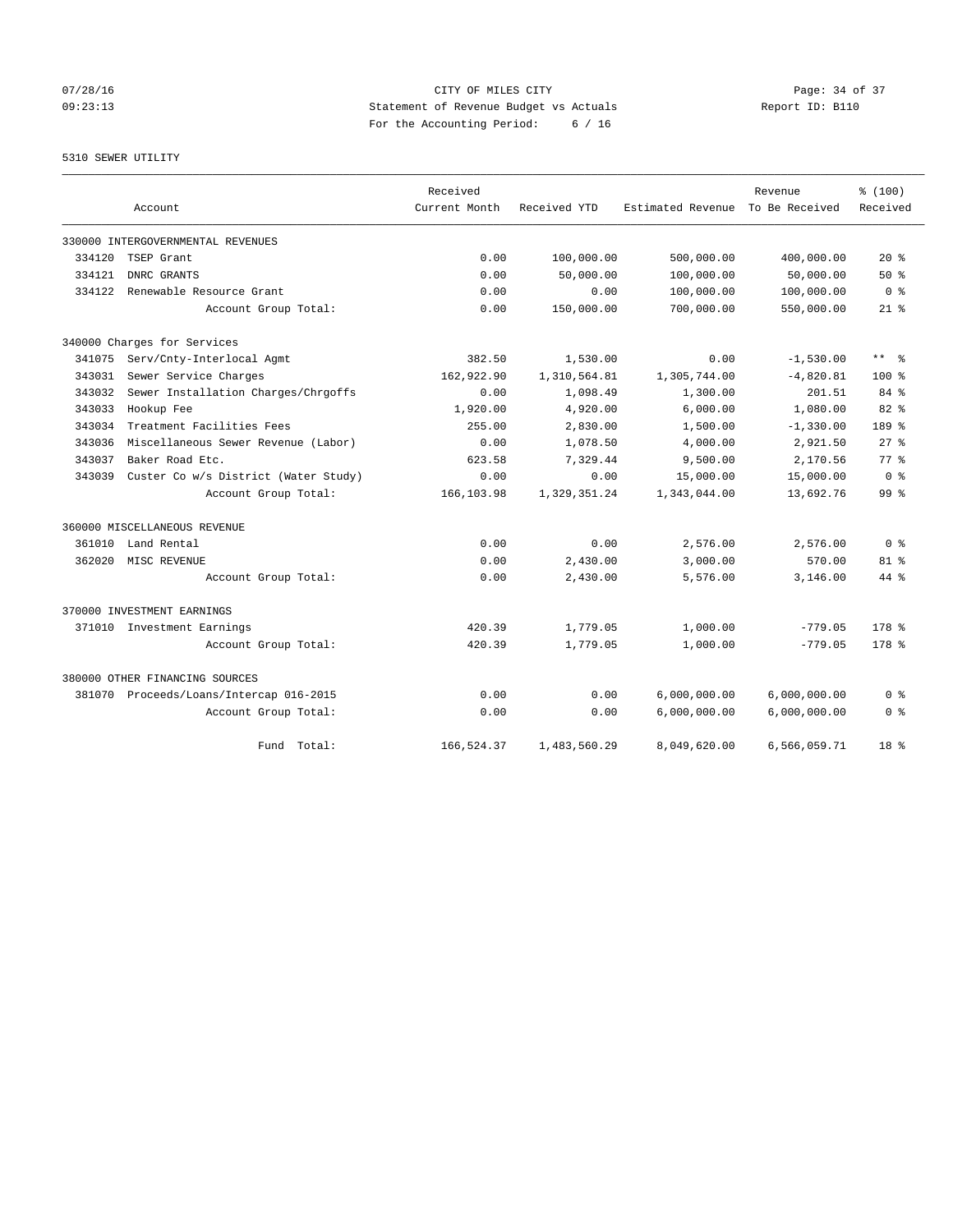## 07/28/16 Page: 35 of 37 09:23:13 Statement of Revenue Budget vs Actuals Report ID: B110 For the Accounting Period: 6 / 16

#### 5510 AMBULANCE FUND

|              |                                        | Received      |              |                   | Revenue        | % (100)                 |
|--------------|----------------------------------------|---------------|--------------|-------------------|----------------|-------------------------|
|              | Account                                | Current Month | Received YTD | Estimated Revenue | To Be Received | Received                |
| 310000 TAXES |                                        |               |              |                   |                |                         |
| 311010       | Real Property Taxes                    | 200.32        | 8,327.95     | 8,366.00          | 38.05          | $100*$                  |
| 311020       | Personal Property Taxes                | 207.76        | 255.71       | 273.00            | 17.29          | 94.8                    |
| 312000       | Penalty & Interest on Delinquent Taxes | 5.53          | 20.64        | 30.00             | 9.36           | 69 %                    |
|              | Account Group Total:                   | 413.61        | 8,604.30     | 8,669.00          | 64.70          | 99 <sup>8</sup>         |
|              | 330000 INTERGOVERNMENTAL REVENUES      |               |              |                   |                |                         |
| 331040       | Medicaid Supplemental Program-State    | 0.00          | 0.00         | 6,398.00          | 6,398.00       | 0 <sup>8</sup>          |
|              | Account Group Total:                   | 0.00          | 0.00         | 6,398.00          | 6,398.00       | 0 <sup>8</sup>          |
|              | 340000 Charges for Services            |               |              |                   |                |                         |
| 341075       | Serv/Cnty-Interlocal Agmt              | 4,945.00      | 27,095.00    | 31,000.00         | 3,905.00       | 87%                     |
| 342026       | Ambulance Charges                      | 49,694.99     | 736,689.76   | 830,204.00        | 93,514.24      | 89 %                    |
| 342027       | Ambulance Standby                      | 715.00        | 4,145.00     | 5,000.00          | 855.00         | 83%                     |
|              | Account Group Total:                   | 55, 354.99    | 767, 929. 76 | 866,204.00        | 98, 274. 24    | 89 %                    |
|              | 360000 MISCELLANEOUS REVENUE           |               |              |                   |                |                         |
| 362020       | MISC REVENUE                           | 0.00          | 4.34         | 0.00              | $-4.34$        | $***$ $=$ $\frac{6}{5}$ |
| 366010       | Misc- From Charge off Accts            | 0.00          | 1,290.86     | 2,500.00          | 1,209.14       | $52$ $%$                |
|              | Account Group Total:                   | 0.00          | 1,295.20     | 2,500.00          | 1,204.80       | $52$ $%$                |
|              | Fund Total:                            | 55,768.60     | 777,829.26   | 883,771.00        | 105,941.74     | 88 %                    |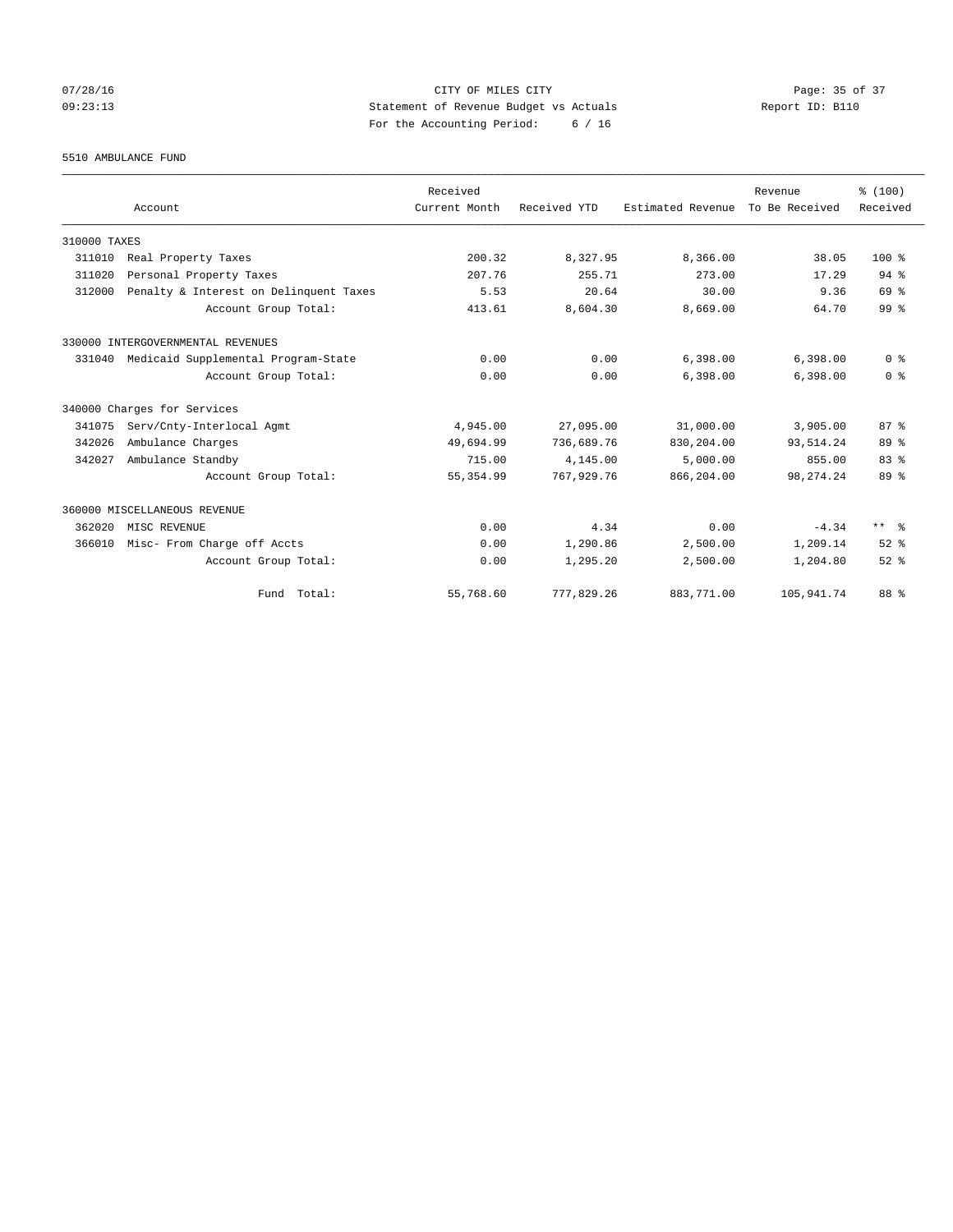## 07/28/16 Page: 36 of 37 09:23:13 Statement of Revenue Budget vs Actuals Report ID: B110 For the Accounting Period: 6 / 16

5610 AIRPORT OPERATING

|              |                                        | Received      |              |                                  | Revenue        | % (100)          |
|--------------|----------------------------------------|---------------|--------------|----------------------------------|----------------|------------------|
|              | Account                                | Current Month | Received YTD | Estimated Revenue To Be Received |                | Received         |
| 310000 TAXES |                                        |               |              |                                  |                |                  |
| 311010       | Real Property Taxes                    | 300.45        | 12,491.09    | 12,550.00                        | 58.91          | $100*$           |
| 311020       | Personal Property Taxes                | 311.61        | 383.52       | 399.00                           | 15.48          | 96 <sup>°</sup>  |
| 312000       | Penalty & Interest on Delinquent Taxes | 8.28          | 30.99        | 40.00                            | 9.01           | 77.8             |
|              | Account Group Total:                   | 620.34        | 12,905.60    | 12,989.00                        | 83.40          | 99 <sup>8</sup>  |
|              | 330000 INTERGOVERNMENTAL REVENUES      |               |              |                                  |                |                  |
| 331129       | Federal Aeronautics Admin Grant        | 101,130.42    | 3,659,591.50 | 3,558,496.00                     | $-101,095.50$  | 103 <sub>8</sub> |
| 334032       | Aero Grant 016-2015                    | 0.00          | 81,407.00    | 81,407.00                        | 0.00           | $100$ %          |
| 334060       | Coal Impact Grant-016-2015             | 166,118.00    | 166,118.00   | 166,118.00                       | 0.00           | $100$ %          |
|              | Account Group Total:                   | 267, 248.42   | 3,907,116.50 | 3,806,021.00                     | $-101,095.50$  | $103*$           |
|              | 340000 Charges for Services            |               |              |                                  |                |                  |
| 341075       | Serv/Cnty-Interlocal Agmt              | 15, 212. 25   | 30,424.50    | 26,528.00                        | $-3,896.50$    | $115$ $%$        |
| 343018       | Sale of Street & Roadway Materials     | 0.00          | 0.00         | 40,000.00                        | 40,000.00      | 0 <sup>8</sup>   |
| 343061       | Landing Fees                           | 204.75        | 2,621.36     | 2,500.00                         | $-121.36$      | 105 <sub>8</sub> |
| 343062       | Aviation Fuel                          | 38, 272. 26   | 411, 474.12  | 390,000.00                       | $-21, 474.12$  | $106$ %          |
| 343064       | Hangar Rent                            | 5,031.18      | 58,564.01    | 62,733.00                        | 4,168.99       | $93*$            |
| 343065       | Building Rentals                       | 1,074.89      | 12,874.58    | 12,526.00                        | $-348.58$      | 103 <sub>8</sub> |
| 343067       | Other - Miscellaneous                  | 29.12         | 2,029.12     | 0.00                             | $-2,029.12$    | $***$ $ -$       |
|              | Account Group Total:                   | 59,824.45     | 517,987.69   | 534,287.00                       | 16,299.31      | 97 <sup>8</sup>  |
|              | 360000 MISCELLANEOUS REVENUE           |               |              |                                  |                |                  |
| 361010       | Land Rental                            | 1,645.01      | 22,407.06    | 26,784.00                        | 4,376.94       | 84 %             |
| 362020       | MISC REVENUE                           | 0.00          | 245.19       | 600.00                           | 354.81         | $41*$            |
|              | Account Group Total:                   | 1,645.01      | 22,652.25    | 27,384.00                        | 4,731.75       | 83%              |
|              | 370000 INVESTMENT EARNINGS             |               |              |                                  |                |                  |
|              | 371010 Investment Earnings             | 10.17         | 30.69        | 156.00                           | 125.31         | $20*$            |
|              | Account Group Total:                   | 10.17         | 30.69        | 156.00                           | 125.31         | $20*$            |
|              | 380000 OTHER FINANCING SOURCES         |               |              |                                  |                |                  |
|              | 381071 MT Aero Loan 016-2015           | 0.00          | 169,530.00   | 43,222.00                        | $-126, 308.00$ | $392$ $%$        |
|              | Account Group Total:                   | 0.00          | 169,530.00   | 43,222.00                        | $-126, 308.00$ | $392$ $%$        |
|              | Fund Total:                            | 329, 348.39   | 4,630,222.73 | 4,424,059.00                     | $-206, 163.73$ | 105 %            |